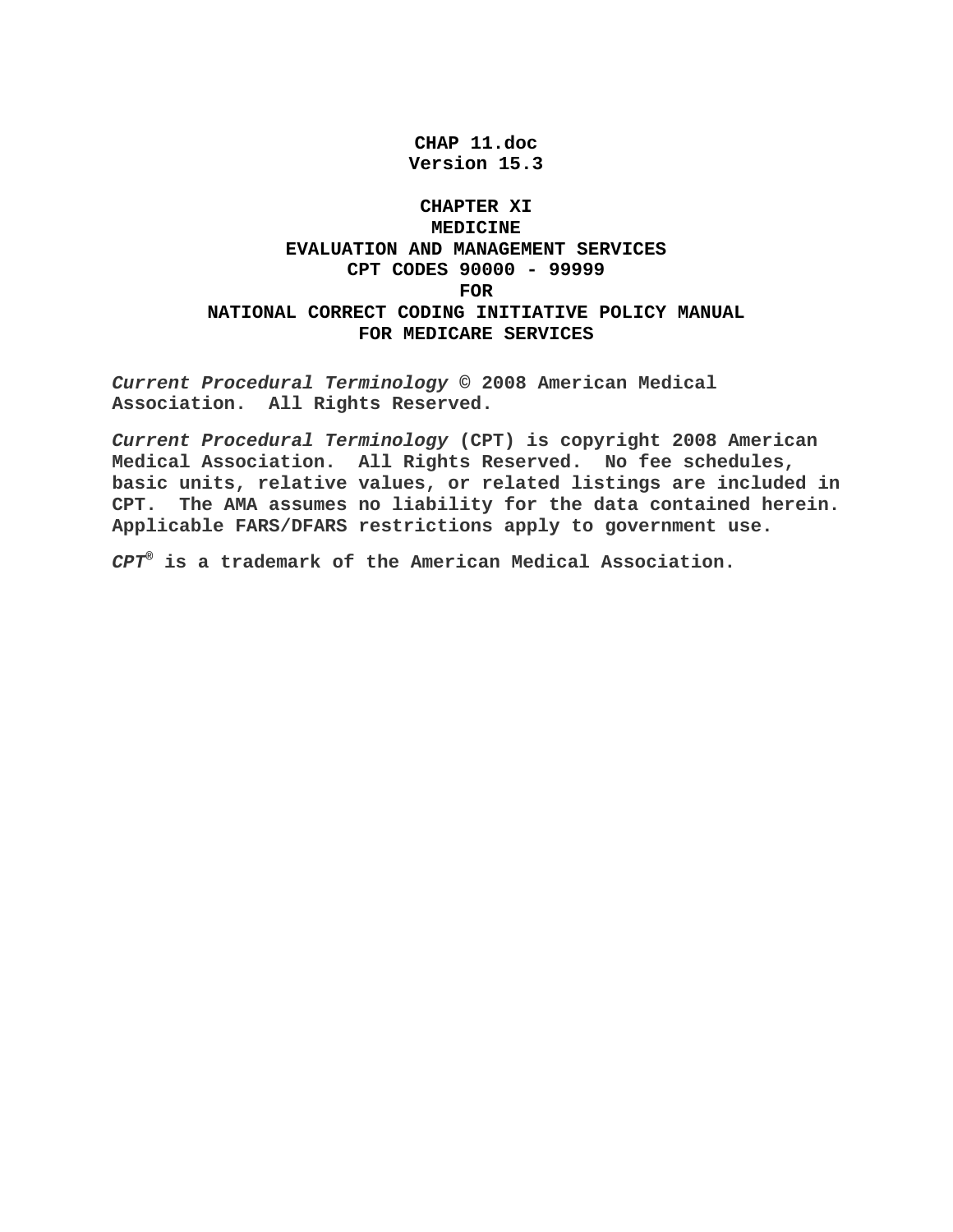## **Chapter XI Medicine Evaluation and Management Services CPT Codes 90000 - 99999**

#### **A. Introduction**

The principles of correct coding discussed in Chapter I apply to the CPT codes in the range 90000-99999. Several general guidelines are repeated in this Chapter. However, those general guidelines from Chapter I not discussed in this Chapter are nonetheless applicable.

Physicians should report the HCPCS/CPT code that describes the procedure performed to the greatest specificity possible. A HCPCS/CPT code should be reported only if all services described by the code are performed. A physician should not report multiple HCPCS/CPT codes if a single HCPCS/CPT code exists that describes the services. This type of unbundling is incorrect coding.

HCPCS/CPT codes include all services usually performed as part of the procedure as a standard of medical/surgical practice. A physician should not separately report these services simply because HCPCS/CPT codes exist for them.

Specific issues unique to this section of CPT are clarified in this Chapter.

## **B. Therapeutic or Diagnostic Infusions/Injections and Immunizations**

1. CPT codes 96360-96379 and C8957 describe hydration and therapeutic or diagnostic injections and infusions of nonchemotherapeutic drugs. CPT codes 96401-96549 describe administration of chemotherapy or other highly complex drug or biologic agents. Issues related to chemotherapy administration are discussed in this section as well as Section N. (Chemotherapy Administration).

2. CPT codes 96360, 96365, 96374, 96409, and 96413 describe "initial" service codes. For a patient encounter only one "initial" service code may be reported unless it is medically reasonable and necessary that the drug or substance administrations occur at separate intravenous access sites. To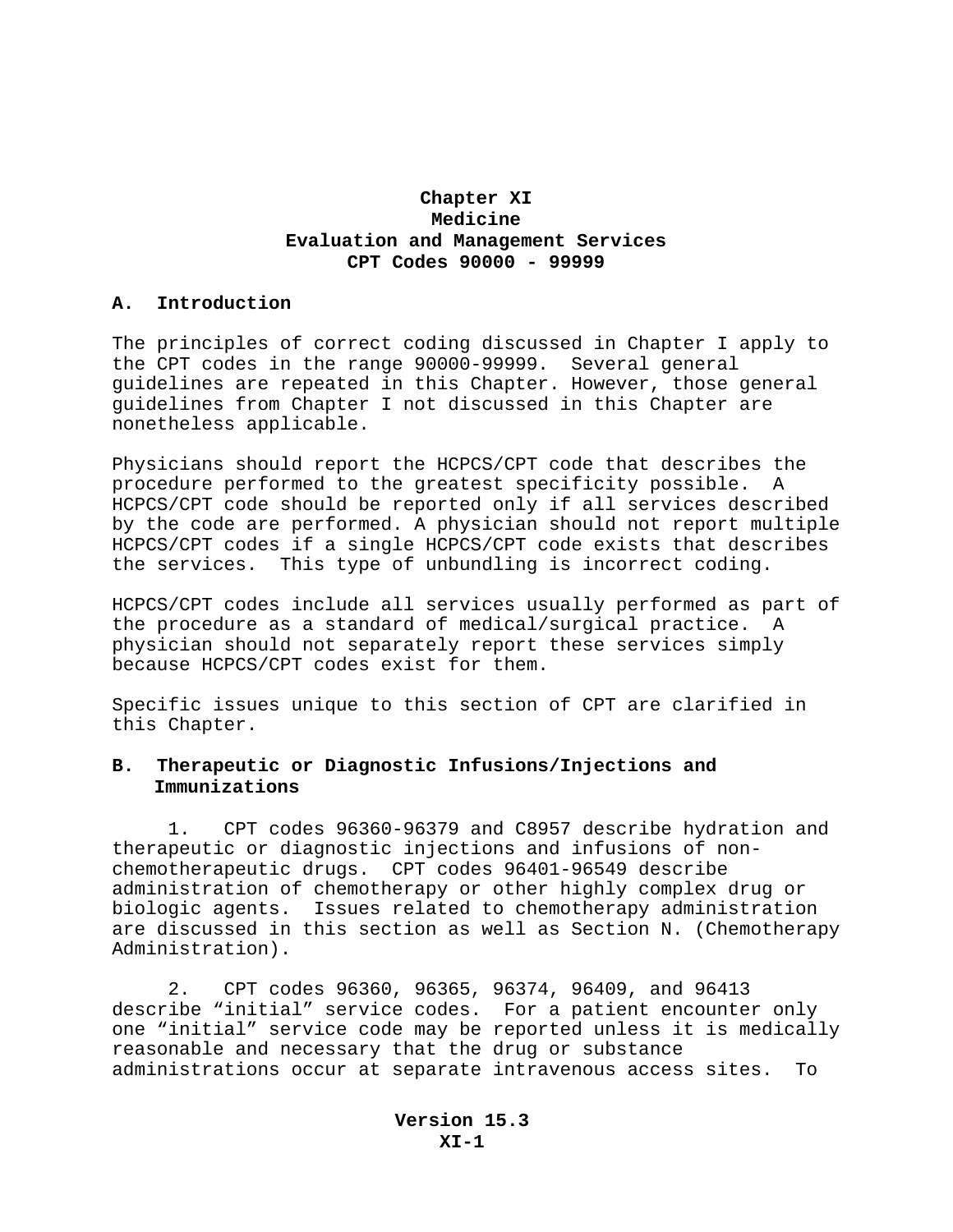report two different "initial" service codes use NCCI-associated modifiers.

3. Because the placement of peripheral vascular access devices is integral to intravenous infusions and injections, the CPT codes for placement of these devices are not separately reportable. Thus, insertion of an intravenous catheter (e.g., CPT codes 36000, 36410) for intravenous infusion, injection or chemotherapy administration (e.g., CPT codes 96360-96368, 96374- 96379, 96409-96417) should not be reported separately. Because insertion of central venous access is not routinely necessary to perform infusions/injections, this service may be reported separately. Since intra-arterial infusion often involves selective catheterization of an arterial supply to a specific organ, there is no routine arterial catheterization common to all arterial infusions. Selective arterial catheterization codes may be reported separately.

4. The administration of drugs and fluids other than antineoplastic agents, such as growth factors**,** antiemetics, saline, or diuretics, may be reported with CPT codes 96360-96379. If the sole purpose of fluid administration (e.g., saline, D**5**W, etc.) is to maintain patency of an access device, the infusion is neither diagnostic nor therapeutic and should not be reported separately. Similarly, the fluid utilized to administer drug(s)/substance(s) is incidental hydration and should not be reported separately.

Transfusion of blood or blood products includes the insertion of a peripheral intravenous line (e.g., CPT codes 36000, 36410) which is not separately reportable. Administration of fluid during a transfusion or between units of blood products to maintain intravenous line patency is incidental hydration and is not separately reportable.

If therapeutic fluid administration is medically necessary (e.g., correction of dehydration, prevention of nephrotoxicity) before or after transfusion or chemotherapy, it may be reported separately.

5. Hydration concurrent with other drug administration services is not separately reportable.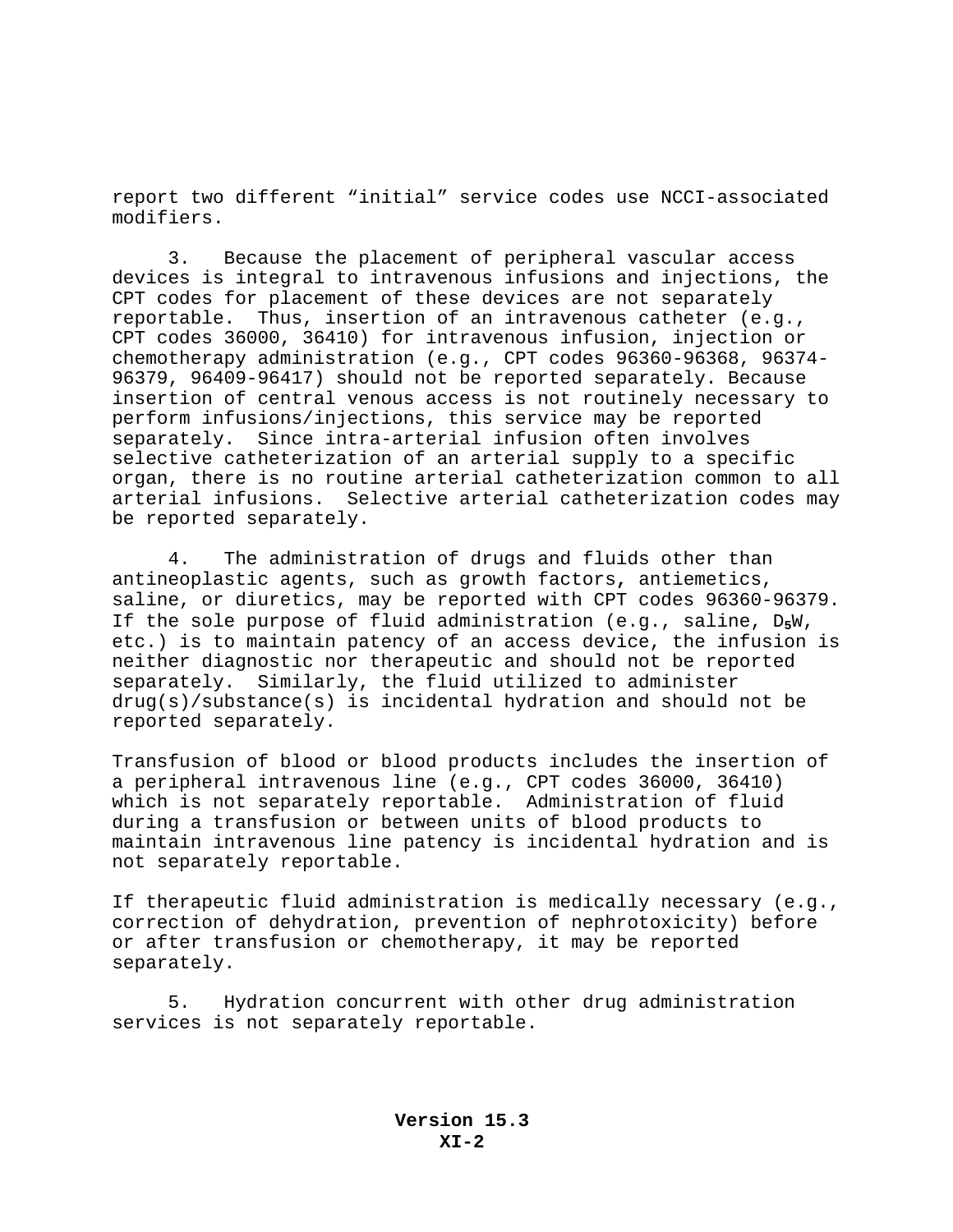6. CPT codes 96360-96379, 96401-96425, and 96521-96523 are reportable by physicians for services performed in physicians' offices. These drug administration services should not be reported by physicians for services provided in a facility setting such as a hospital outpatient department or emergency department. Drug administration services performed in an Ambulatory Surgical Center (ASC) related to a Medicare approved ASC payable procedure are not separately reportable by physicians. Hospital outpatient facilities may separately report drug administration services when appropriate. For purposes of this paragraph, the term "physician" refers to M.D.'s, D.O.'s, and other practitioners who bill Medicare claims processing contractors for services payable on the "Medicare Physician Fee Schedule".

7. The drug and chemotherapy administration CPT codes 96360-96375 and 96401-96425 have been valued to include the work and practice expenses of CPT code 99211 (evaluation and management service, office or other outpatient visit, established patient, level I). Although CPT code 99211 is not reportable with chemotherapy and non-chemotherapy drug/substance administration HCPCS/CPT codes, other non-facility based evaluation and management CPT codes (e.g., 99201-99205, 99212- 99215) are separately reportable with modifier 25 if the physician provides a significant and separately identifiable E&M service. Since physicians should not report drug administration services in a facility setting, a facility based evaluation and management CPT code (e.g., 99281-99285) should not be reported by a physician with a drug administration CPT code unless the drug administration service is performed at a separate patient encounter in a non-facility setting on the same date of service. In such situations, the evaluation and management code should be reported with modifier 25. For purposes of this paragraph, the term "physician" refers to M.D.'s, D.O.'s, and other practitioners who bill Medicare claims processing contractors for services payable on the "Medicare Physician Fee Schedule".

Under OPPS, hospitals may report drug administration services (CPT codes 96360-96376) and chemotherapy administration services (CPT codes 96401-96425) with facility based evaluation and management codes (e.g., 99212-99215) if the evaluation and management service is significant and separately identifiable. In these situations modifier 25 should be appended to the evaluation and management code.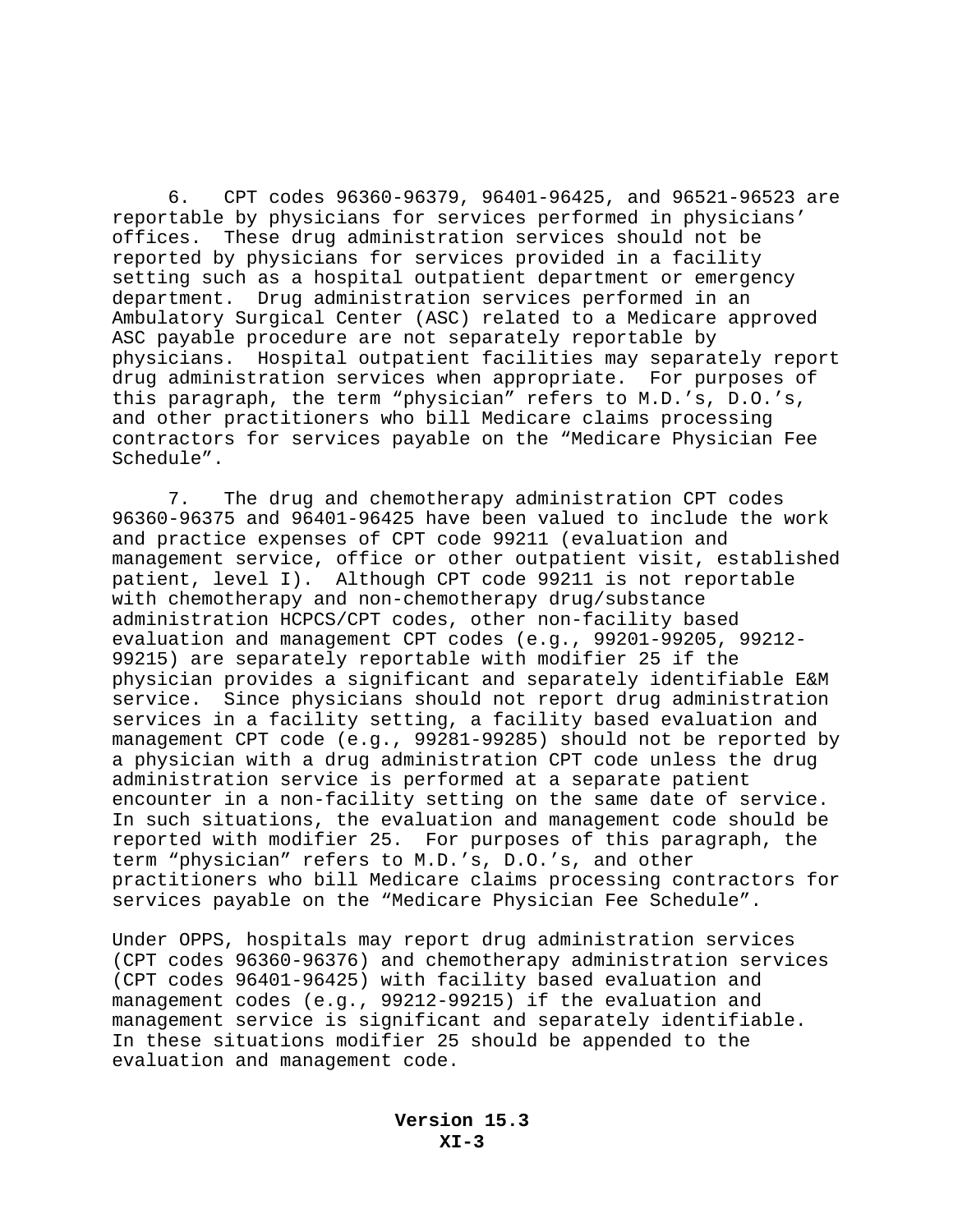8. Flushing or irrigation of an implanted vascular access port or device of a drug delivery system prior to or subsequent to the administration of chemotherapeutic or non-chemotherapeutic drugs is integral to the drug administration service and is not separately reportable. Do not report CPT code 96523.

9. CPT code 96522 describes the refilling and maintenance of an implantable pump or reservoir for systemic drug delivery. The pump or reservoir must be capable of programmed release of a drug at a prescribed rate. CPT code 96522 should NOT be reported for accessing a non-programmable implantable intravenous device for the provision of infusion(s) or chemotherapy administration.

CPT code 96522 (refilling and maintenance of implantable pump or reservoir for systemic drug delivery) and CPT code 96521 (refilling and maintenance of portable pump) should not be reported with CPT code 96416(initiation of prolonged intravenous chemotherapy infusion (more than eight hours), requiring use of a portable or implantable pump) or CPT code 96425 (chemotherapy administration, intra-arterial; infusion technique, initiation of prolonged infusion (more than eight hours) requiring the use of a portable or implantable pump). CPT codes 96416 and 96425 include the initial filling and maintenance of a portable or implantable pump. CPT codes 96521 and 96522 are used to report subsequent refilling of the pump. Similarly under the OPPS, CPT codes 96521 (refilling and maintenance of portable pump) and 96522 (refilling and maintenance of implantable pump or reservoir for systemic drug delivery (e.g., intravenous, intra-arterial)) should not be reported with HCPCS/CPT code C8957 (initiation of prolonged intravenous infusion (more than 8 hours)).

CPT codes 96521 and 96522 should NOT be reported for accessing or flushing an indwelling peripherally-placed intravenous catheter port (external to skin), subcutaneous port, or non-programmable subcutaneous pump. Accessing and flushing these devices is an inherent service facilitating these infusion(s) and is not reported separately.

10. Medicare Anesthesia Rules prevent separate payment for anesthesia services for a medical or surgical service when provided by the physician performing the service. Drug administration services, CPT codes 96360-96376 should not be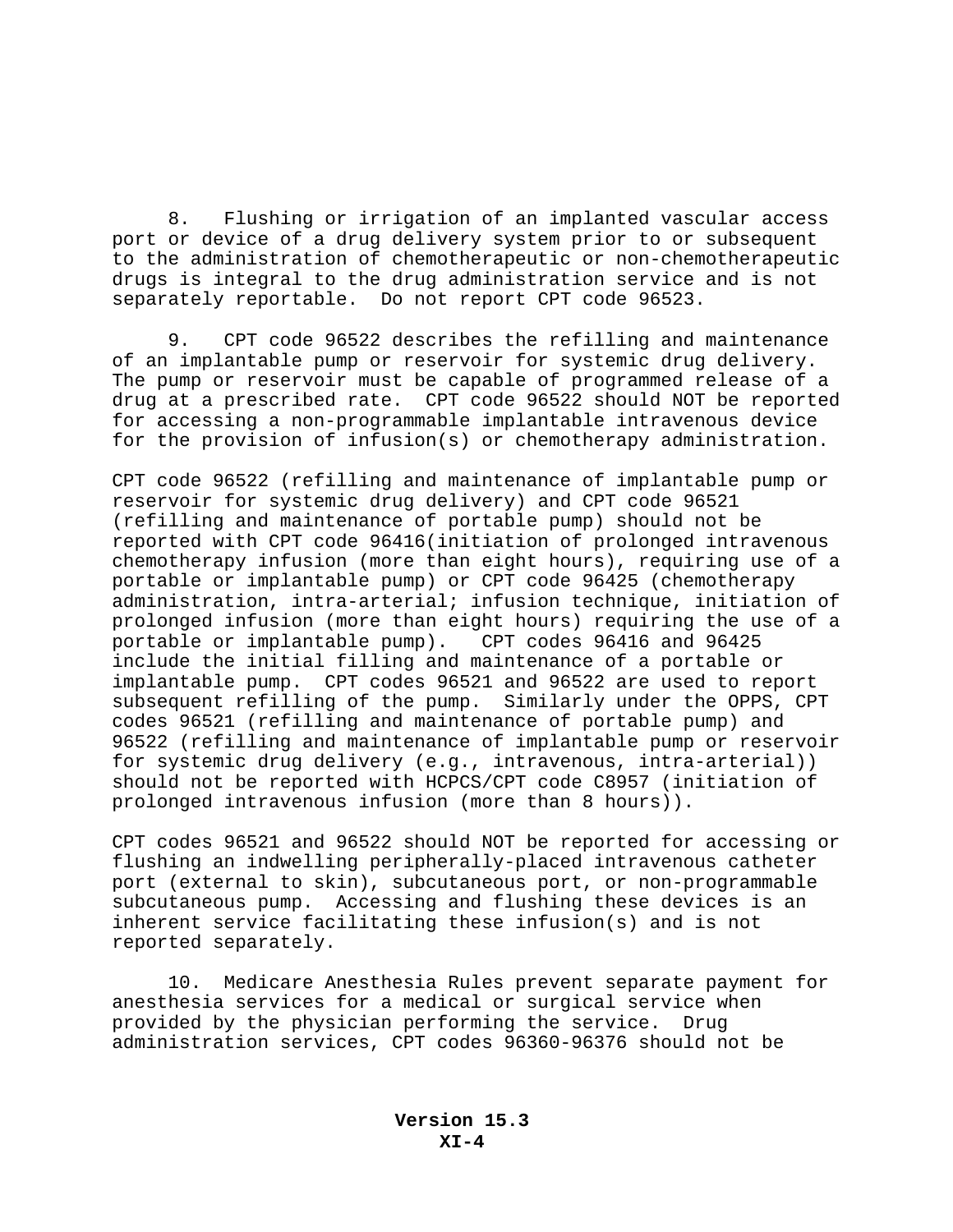reported for anesthesia provided by the physician performing a medical or surgical service.

11. Under Medicare Global Surgery Rules, drug administration services (CPT codes 96360-96376) are not separately reportable by the physician performing a procedure for drug administration services related to the procedure.

Under the OPPS drug administration services related to operative procedures are included in the associated procedural HCPCS/CPT codes. Examples of such drug administration services include, but are not limited to, anesthesia (local or other), hydration, and medications such as anxiolytics or antibiotics. Providers should not report CPT codes 96360-96376 for these services.

Medicare Global Surgery Rules prevent separate payment for postoperative pain management when provided by the physician performing an operative procedure. CPT codes 36000, 36410, 37202, 62310-62319, 64400-64484, and 96360-96376 describe some services that may be utilized for postoperative pain management. The services described by these codes may be reported by the physician performing the operative procedure only if provided for purposes unrelated to the postoperative pain management, the operative procedure, or anesthesia for the procedure.

If a physician performing an operative procedure provides a drug administration service (CPT codes 96360-96375) for a purpose unrelated to anesthesia, intra-operative care, or post-procedure pain management, the drug administration service (CPT codes 96360-96375) may be reported with an NCCI-associated modifier if performed in a non-facility site of service.

12.Administration of influenza virus vaccine, pneumococcal vaccine, or hepatitis B vaccine is reported with HCPCS codes G0008, G0009, or G0010 respectively. Administration of other immunization(s) not excluded by law is reported with CPT codes 90465-90468 or 90471-90474 depending upon the patient's age and physician counseling of the patient/family. Based on CPT instructions a physician should report administration of all immunizations other than influenza, pneumococcal, or hepatitis B vaccines on a single date of service from either of these two code ranges and should not report a combination of CPT codes from the two code ranges.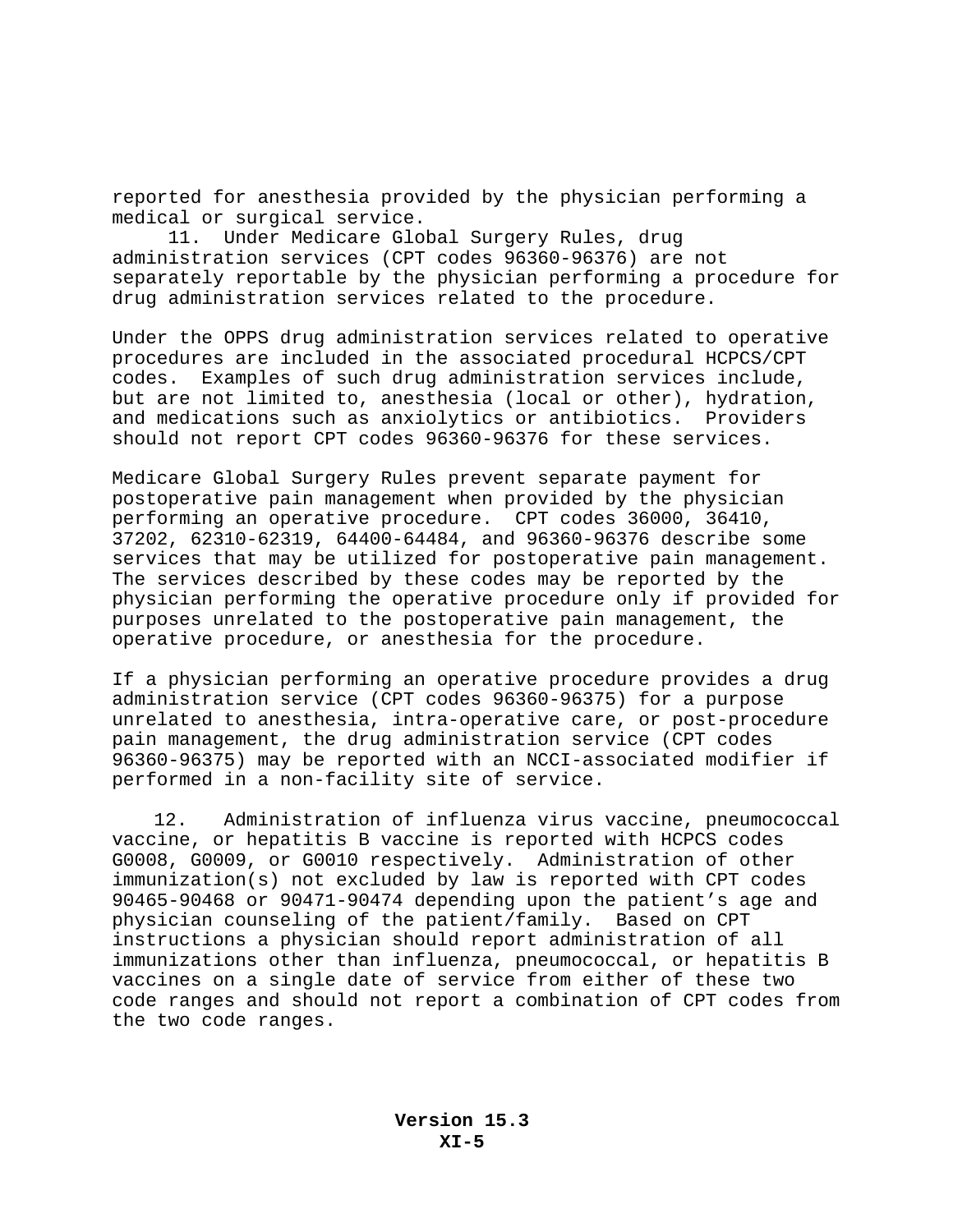13. Similar to drug and chemotherapy administration CPT codes, CPT code 99211 (evaluation and management service, office or other outpatient visit, established patient, level I) is not separately reportable with vaccine administration HCPCS/CPT codes 90465-90474, G0008-G0010.

14. CPT codes 96361 and 96366 are utilized to report each additional hour of intravenous hydration and intravenous infusion for therapy, prophylaxis, or diagnosis respectively. These codes may be reported only if the infusion is medically reasonable and necessary for the patient's treatment or diagnosis. They should not be reported for "keep open" infusions as often occur in the emergency department or observation unit.

### **C. Psychiatric Services**

CPT codes for psychiatric services include diagnostic (CPT codes 90801, 90802) and therapeutic (individual, group, other) procedures. Since psychotherapy includes continuing psychiatric evaluation, CPT codes 90801 and 90802 are not separately reportable with individual psychotherapy codes. CPT code 90801 or 90802 is separately reportable with a group psychotherapy code if the diagnostic interview and group psychotherapy service occur during separate time intervals on the same date of service. Diagnostic services performed during the group therapy session are not separately reportable.

Interactive services (diagnostic or therapeutic) are distinct services for patients who have "lost, or have not yet developed either the expressive language communication skills to explain his/her symptoms and response to treatment...". Non-interactive services are not performed at the same patient encounter as interactive services and are not separately reportable with interactive services.

Drug management is included in diagnostic and therapeutic psychiatric services (e.g., CPT codes 90801-90829, 90845, 90847**-** 90853, 90865-90880). CPT code 90862 and HCPCS code M0064 (pharmacologic management) are not separately reportable with these codes. Both CPT code 90862 and HCPCS code M0064 require face-to-face patient contact by the practitioner licensed to perform the service. Facilities may report CPT code 90862 or HCPCS code M0064 (pharmacologic management services) with a psychotherapy code if the two services are performed at separate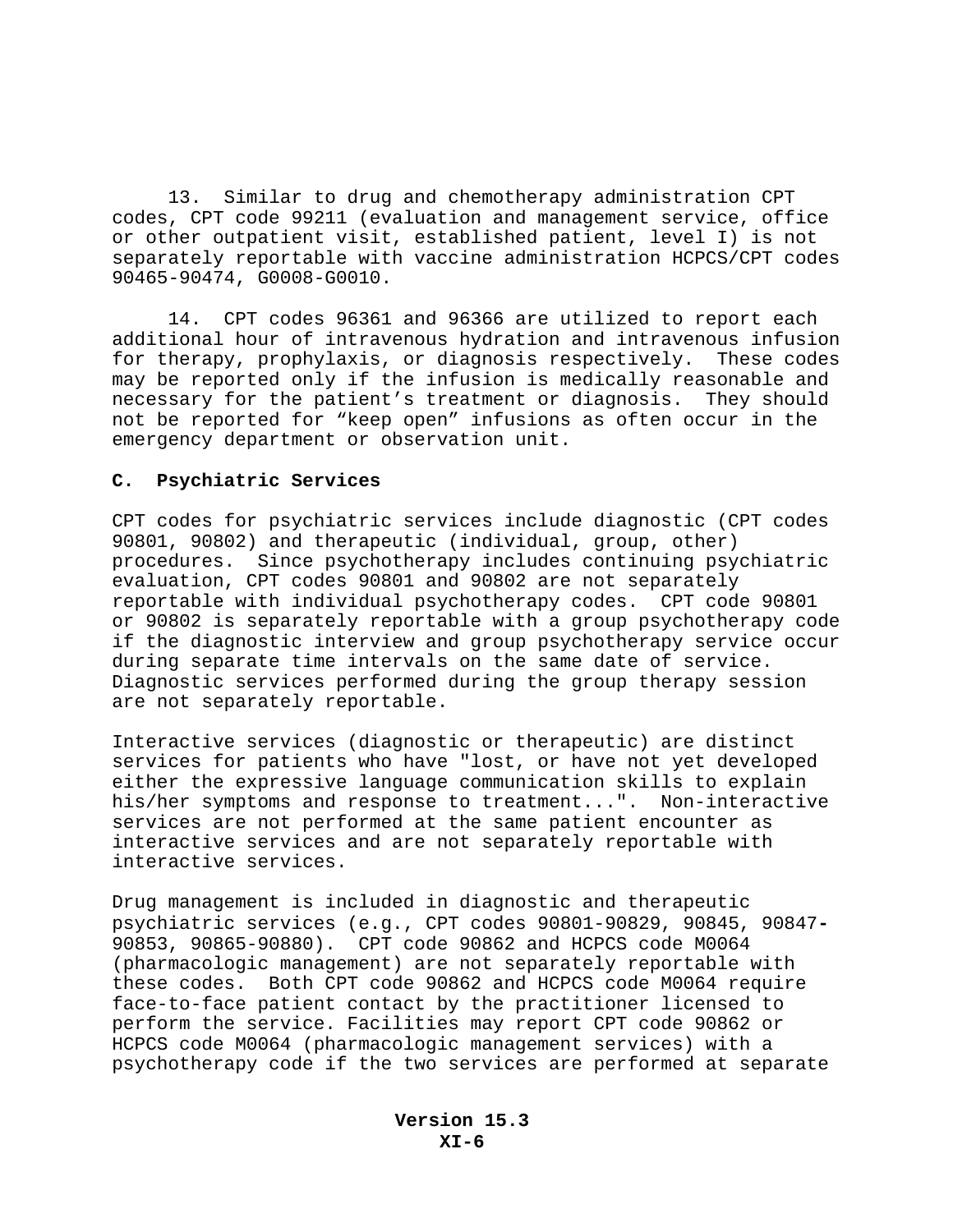patient encounters on the same date of service.

Based on CMS payment policy for practitioner services evaluation and management (E&M) codes are not separately reportable with psychiatric diagnostic evaluation codes (CPT codes 90801 or 90802). Facilities may separately report E&M codes and psychiatric diagnostic evaluation codes if the services are performed at separate patient encounters on the same date of service.

Individual psychotherapy codes (CPT code 90804-90829) include separate codes for psychotherapy with medical evaluation and management (E&M) services as well as codes for psychotherapy without E&M services. For practitioner services other E&M codes (e.g., 99201-99215) are not separately reportable with individual psychotherapy codes on the same date of service. Facilities may separately report E&M codes and individual psychotherapy codes if the services are performed at separate patient encounters on the same date of service.

For practitioner services E&M codes are not separately reportable on the same date of service as psychoanalysis (CPT code 90845), narcosynthesis (CPT code 90865), or hypnotherapy (CPT code 90880). These psychiatric services include E& M services provided on the same date of service. Facilities may separately report E&M codes and psychoanalysis, narcosynthesis, or hypnotherapy if the services are performed at separate patient encounters on the same date of service.

## **D. Biofeedback**

Biofeedback services utilize electromyographic techniques to detect and record muscle activity. CPT codes 95860-95872 (EMG) should not be reported separately with biofeedback services based on the use of electromyography during a biofeedback session. If an EMG is performed as a separate medically necessary service for diagnosis or follow-up of organic muscle dysfunction, the appropriate EMG code(s) (e.g., CPT codes 95860-95872) may be reported separately. Modifier 59 should be appended to the EMG code to indicate that the service was a separately identifiable diagnostic service. Recording an objective electromyographic response to biofeedback is not sufficient to separately report a diagnostic EMG CPT code.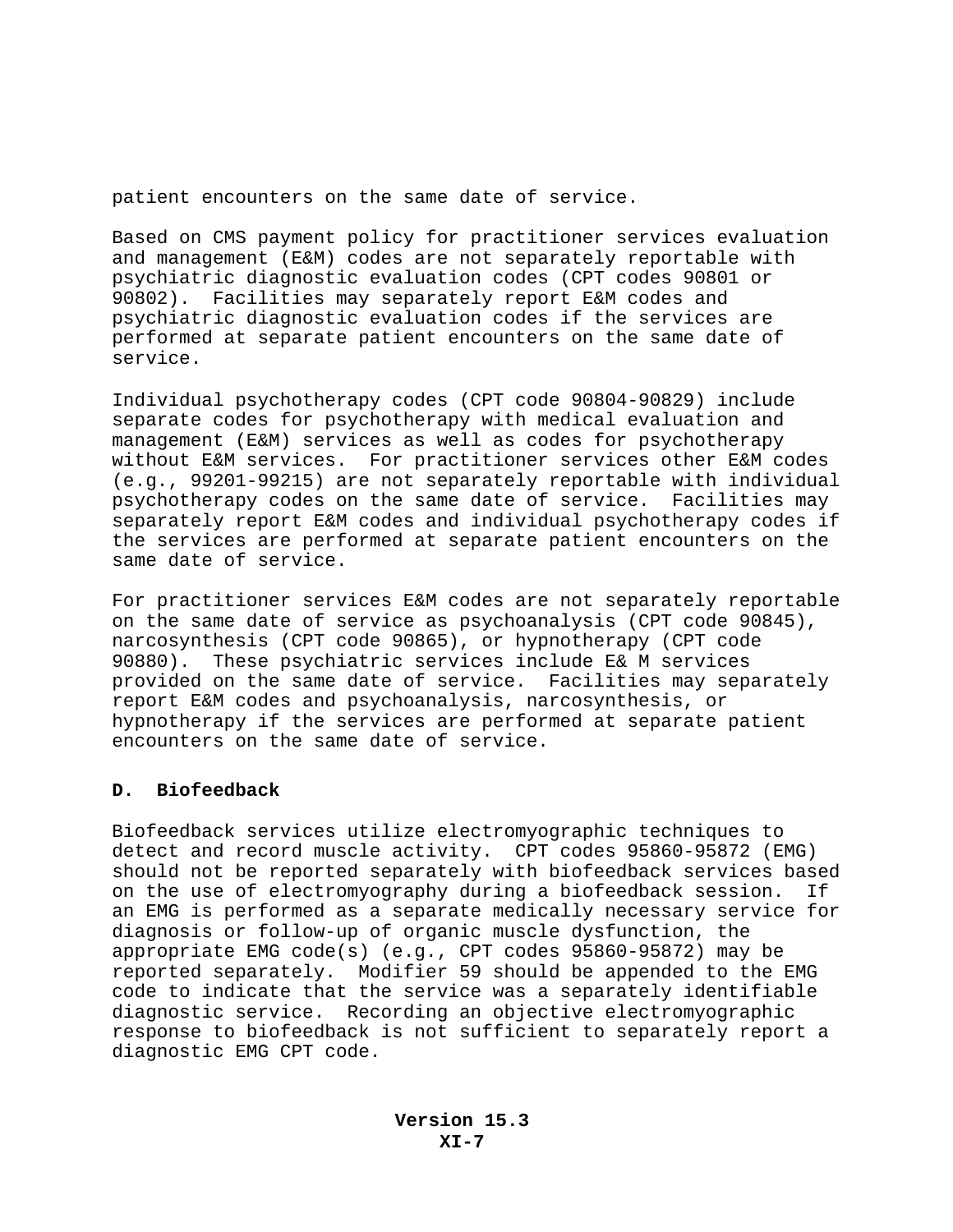## **E. Dialysis**

Renal dialysis procedures coded as CPT codes 90935, 90937, 90945, and 90947 include evaluation and management (E&M) services related to the dialysis procedure and the renal failure. If the physician additionally performs on the same date of service medically reasonable and necessary E&M services unrelated to the dialysis procedure or renal failure that are significant and separately identifiable, these services may be separately reportable. CMS allows physicians to additionally report if appropriate CPT codes 99201-99215, 99221-99223, 99238—99239, 99241-99245, 99251-99255, and 99291-99292. These codes must be reported with modifier 25 if performed on the same date of service as the dialysis procedure.

Per CMS payment policy any E&M service related to the renal failure (e.g., hypertension, fluid overload, uremia, electrolyte imbalance) or dialysis procedure performed on the same date of service as the dialysis procedure should not be reported separately even if performed at a separate patient encounter. E&M services for conditions unrelated to the dialysis procedure or renal failure even if performed at the same patient encounter as the dialysis procedure may be reported separately with modifier 25.

#### **F. Gastroenterology**

1. Gastroenterological (GI) tests included in the CPT code range 91000-91299 are frequently complementary to endoscopic procedures. Esophageal and gastric washings for cytology, if performed, are included in an upper endoscopy (e.g., CPT code 43235). CPT codes 91000 (esophageal intubation) and 91055 (gastric intubation) are not separately reportable when performed as part of an upper GI endoscopy. Provocative testing with procurement of gastric specimens (CPT code 91052) is expedited during upper GI endoscopy. When performed at the same patient encounter as upper GI endoscopy, CPT code 91052 should be reported with modifier 52 to indicate that a reduced level of service was performed.

2. The gastroesophageal reflux test described by CPT code 91035 requires attachment of a telemetry pH electrode to the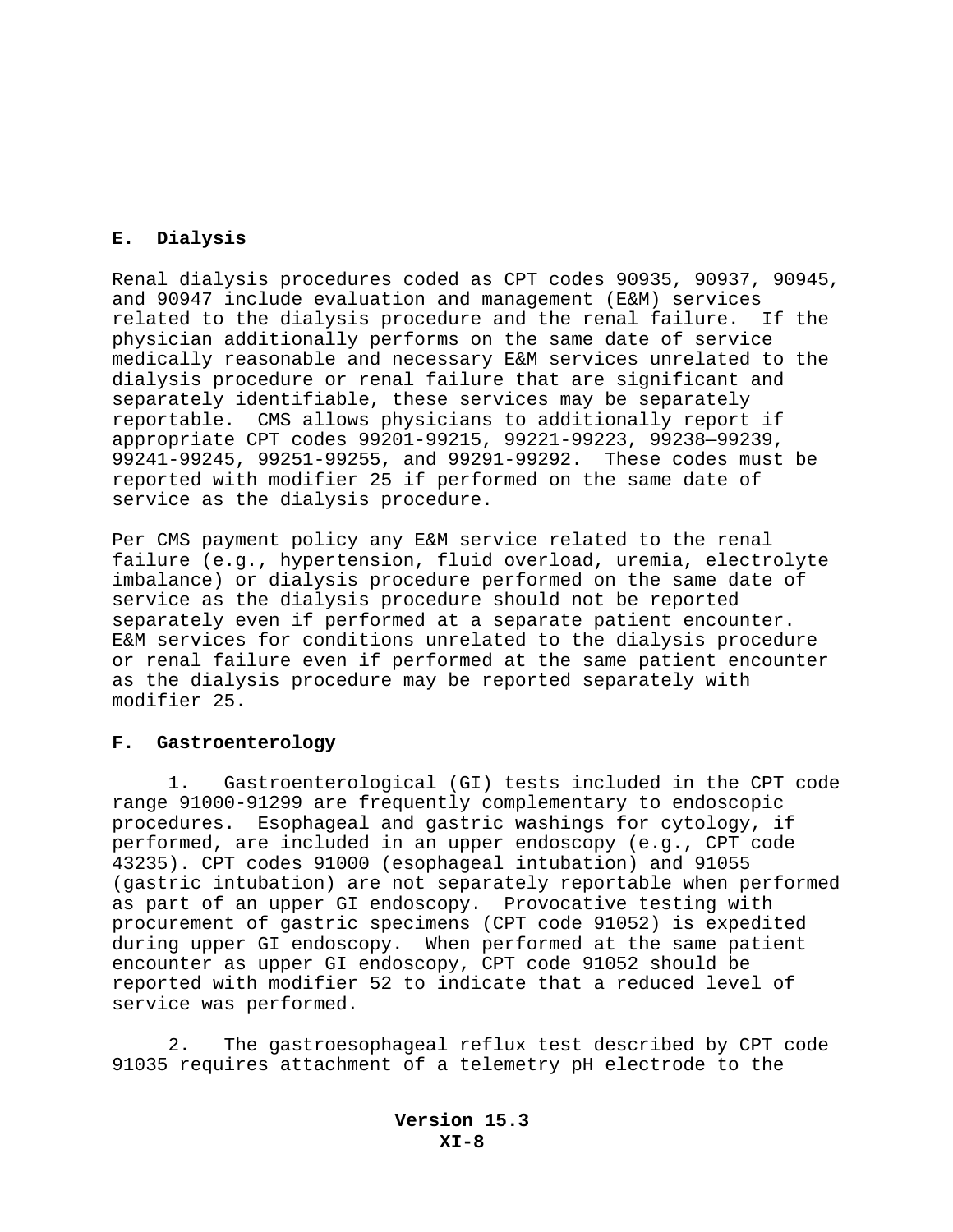esophageal mucosa. If a physician uses endoscopic guidance to attach the electrode, the physician should not report CPT codes 43234 (upper gastrointestinal endoscopy, simple primary examination...) or 43235 (upper gastrointestinal endoscopy...; diagnostic...) for the guidance procedure. The guidance is not separately reportable. Additionally it would be a misuse of CPT codes 43234 or 43235 since these codes do not describe guidance, but a more extensive diagnostic endoscopy.

### **G. Ophthalmology**

1. General ophthalmological services (CPT codes 92002- 92014) describe components of the ophthalmologic examination. When evaluation and management (E&M) codes are reported, these general ophthalmological service codes (e.g., CPT codes 92002- 92014) should not be reported separately. The E&M service includes the general ophthalmological services.

2. Special ophthalmologic services represent specific services not included in a general or routine ophthalmological examination. Special ophthalmological services are recognized as significant, separately identifiable services and may be reported separately.

3. For procedures requiring intravenous injection of dye or other diagnostic agent, insertion of an intravenous catheter and dye injection are integral to the procedure and are not separately reportable. Therefore, CPT codes 36000 (introduction of a needle or catheter), 36410 (venipuncture), 96360-96368 (IV infusion), 96374-96376 (IV push injection), and selective vascular catheterization codes are not separately reportable with services requiring intravenous injection (e.g., CPT codes 92230, 92235, 92240, 92287).

4. CPT codes 92230 and 92235 (fluorescein angioscopy and angiography) include selective catheterization and injection procedures for angiography.

5. Fundus photography (CPT code 92250) and scanning ophthalmic computerized diagnostic imaging (CPT code 92135) are generally mutually exclusive of one another in that a provider would use one technique or the other to evaluate fundal disease. However, there are a limited number of clinical conditions where both techniques are medically reasonable and necessary on the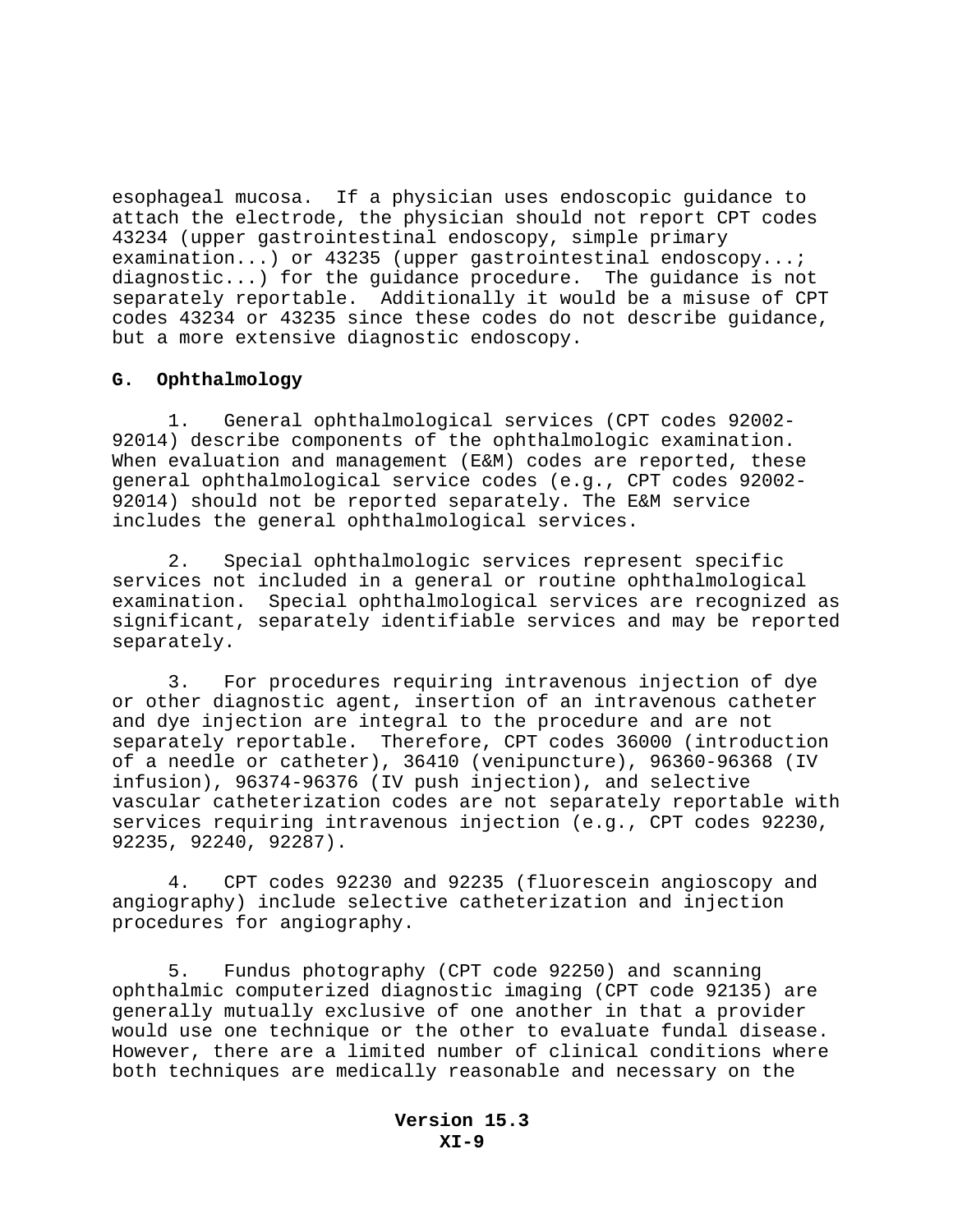ipsilateral eye. In these situations, both CPT codes may be reported appending modifier 59 to CPT code 92250. **H. Otorhinolaryngologic Services** 

1. CPT coding for otorhinolaryngologic services includes codes for diagnostic tests that may be performed qualitatively during physical examination or quantitatively with electrical recording equipment. The procedures described by CPT codes 92552-92557, 92561-92588, and 92597 may be reported only if calibrated electronic equipment is utilized. Qualitative assessment of these tests by the physician is included in the evaluation and management service.

2. Speech language pathologists may perform services coded as CPT codes 92507, 92508, or 92526. They do not perform services coded as CPT codes 97110, 97112, 97150, 97530, or 97532 which are generally performed by physical or occupational therapists. Speech language pathologists should not report CPT codes 97110, 97112, 97150, 97530, or 97532 as unbundled services included in the services coded as 92507, 92508, or 92526.

3. Treatment of swallowing dysfunction and/or oral function for feeding (CPT code 92526) may utilize electrical stimulation. HCPCS code G0283 (electrical stimulation (unattended), to one or more areas for indication(s) other than wound care...) should not be reported with CPT code 92526 for electrical stimulation during the procedure. The NCCI edit (92526/G0283) for Medicare Carriers (A/B MACs processing practitioner service claims) does not allow use of NCCIassociated modifiers with this edit because the same provider would never perform both of these services on the same date of service. However, the same edit in OCE for Fiscal Intermediaries does allow use of NCCI-associated modifiers because two separate practitioners in the same outpatient hospital facility or institutional therapy provider might perform the two procedures for different purposes at different patient encounters on the same date of service.

4. CPT code 92502 (otolaryngologic examination under general anesthesia) is not separately reportable with any other otolaryngologic procedure performed under general anesthesia.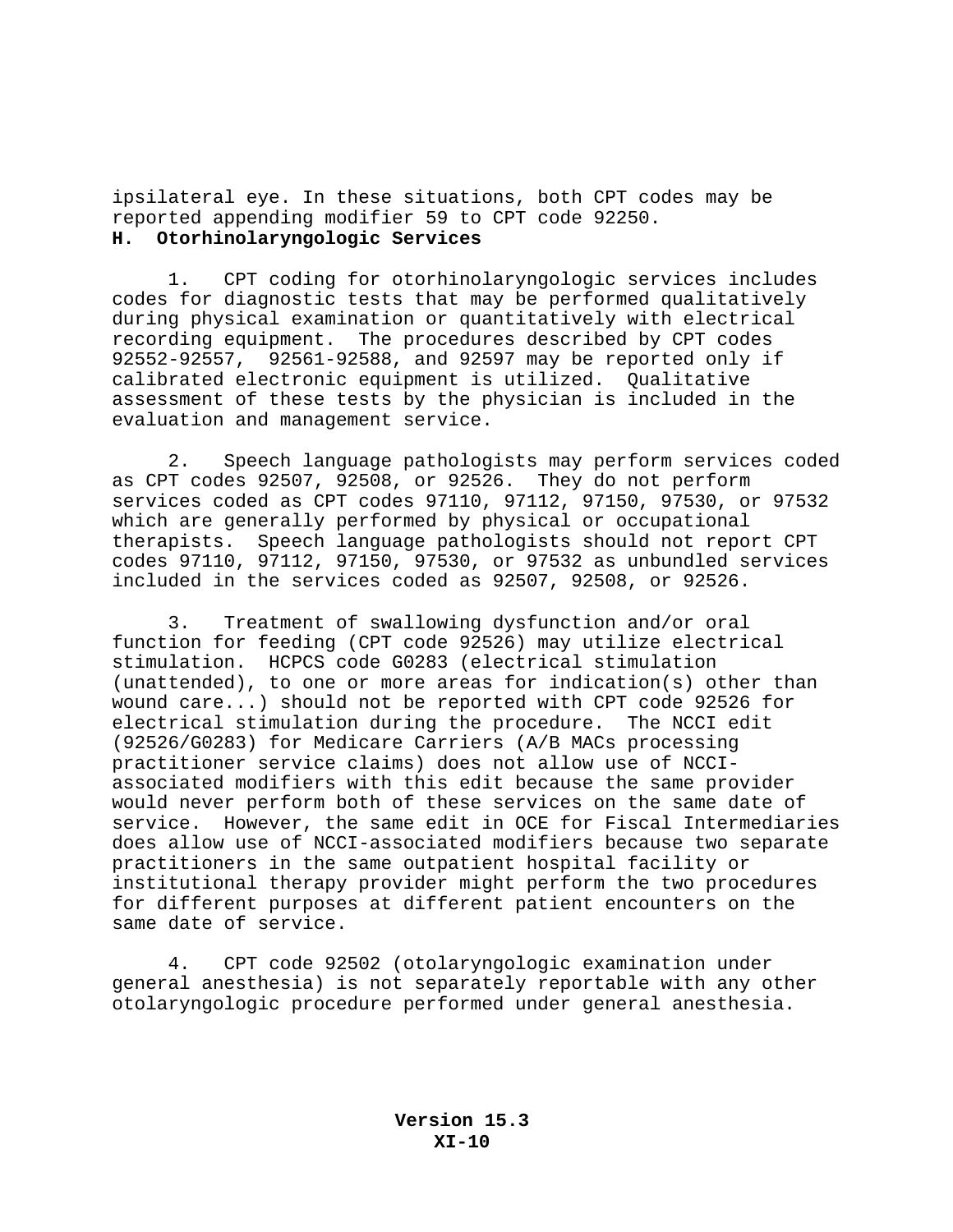## **I. Cardiovascular Services**

Cardiovascular medicine services include non-invasive and invasive diagnostic testing including intracardiac testing as well as therapeutic services (e.g., electrophysiological procedures).

1. If cardiopulmonary resuscitation (CPR) is performed without other evaluation and management (E&M) services, only CPT code 92950 (Cardiopulmonary resuscitation (e.g., in cardiac arrest)) should be reported. For example, if a physician directs cardiopulmonary resuscitation and the patient's attending physician resumes the care of the patient after the patient has been revived, the first physician may report CPT code 92950 but not an E&M code.

2. Critical care E&M services (CPT codes 99291 and 99292) and prolonged physician E&M services (CPT codes 99354-99357) are reported based on time. Providers should not include the time devoted to performing separately reportable services when determining the amount of critical care or prolonged physician E&M service time. For example, the time devoted to performing cardiopulmonary resuscitation (CPT code 92950) should not be included in critical care E&M service time.

 3. A number of diagnostic and therapeutic cardiovascular procedures (e.g., CPT codes 92950-92998, 93501-93545, 93600- 93624, 93640-93652) routinely utilize intravenous or intraarterial vascular access, routinely require electrocardiographic monitoring, and frequently require agents administered by injection or infusion techniques. Since these services are integral components of the more comprehensive procedures, codes for routine vascular access, ECG monitoring, and injection/infusion services are not separately reportable. Fluoroscopic guidance is integral to diagnostic and therapeutic intravascular procedures and is not separately reportable. HCPCS/CPT codes describing radiologic supervision and interpretation for specific interventional vascular procedures may be separately reportable.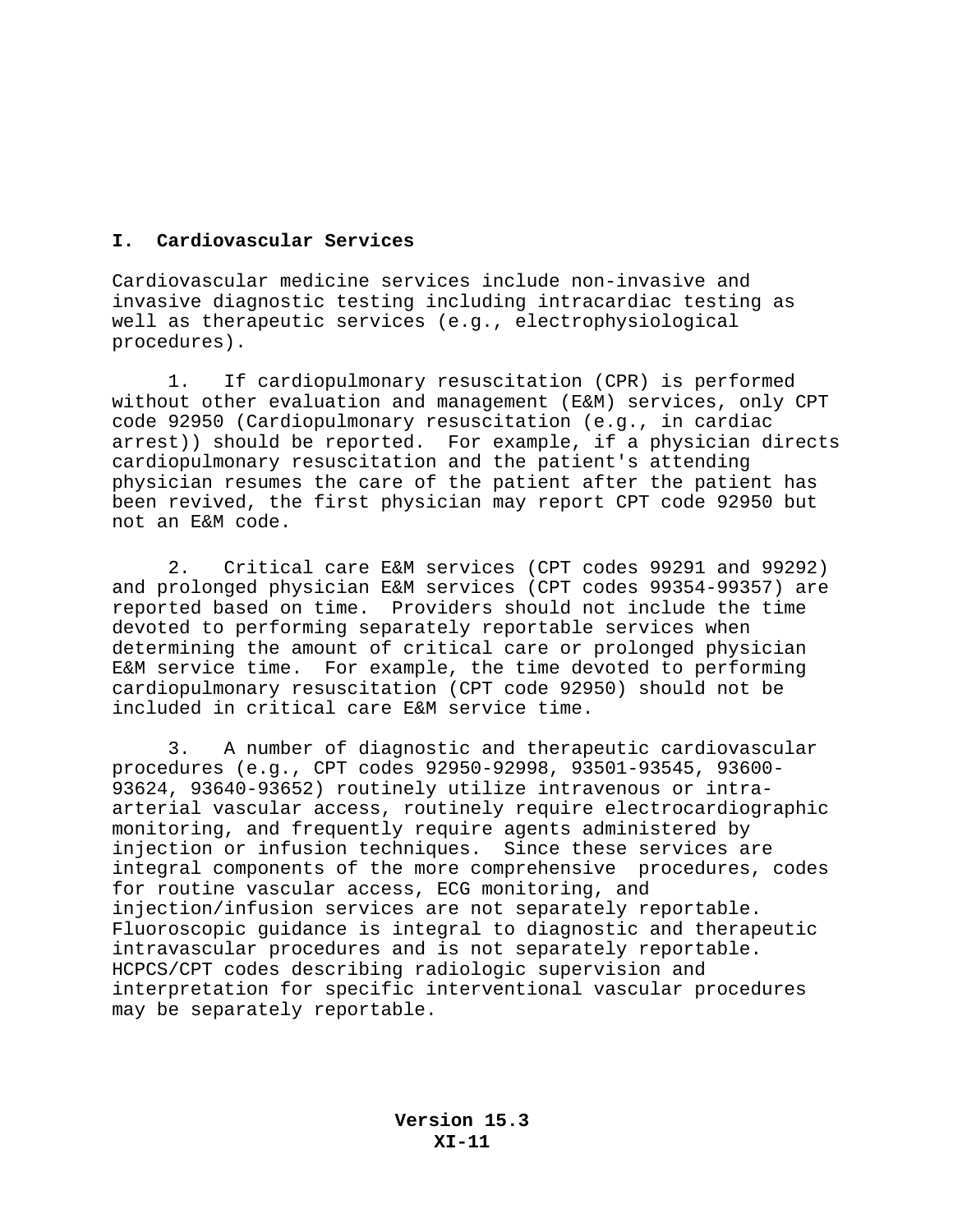4. Cardiac output measurements (CPT codes 93561-93562) are routinely performed during cardiac catheterization procedures. Per CPT instruction, CPT codes 93561-93562 should not be reported separately with cardiac catheterization codes.

5. CPT codes 93797 and 93798 describe comprehensive services provided by a physician for cardiac rehabilitation. Since these codes include all services necessary for cardiac rehabilitation, evaluation and management (E&M) codes should not be reported separately unless a significant, separately identifiable E&M service is performed and documented in the medical record. The physician should report the E&M service with modifier 25 to indicate that it was significant and separately identifiable.

6. If a physician in attendance for a cardiac stress test obtains a history and performs a limited physical examination related to the cardiac stress test, a separate evaluation and management (E&M) code should not be reported separately unless a significant, separately identifiable E&M service is performed unrelated to the performance of the cardiac stress test. The E&M code should be reported with modifier 25 to indicate that it is a significant, separately identifiable E&M service.

7. Cardiovascular stress tests include insertion of needle and/or catheter, infusion/injection (pharmacologic stress tests) and ECG strips (e.g., CPT codes 36000, 36410, 96360-96376, 93000- 93010, 93040-93042). These services should not be reported separately.

8. Microvolt T-wave alternans (MTWA) (CPT code 93025) testing requires a submaximal stress test that differs from the traditional exercise stress test (CPT codes 93015-93018) which utilizes a standard exercise protocol. CPT codes 93015-93018 should not be reported separately for the submaximal stress test integral to MTWA testing. If a physician performs an MTWA with submaximal stress test followed by a traditional stress test on the same date of service, CMS payment policy allows separate payment of MTWA (CPT code 93025) and the interpretation and report for the traditional stress test (CPT code 93018). The practice expense component of the traditional stress test is not separately payable, and a physician should not report CPT codes 93015-93017 on the same date of service as CPT code 93025.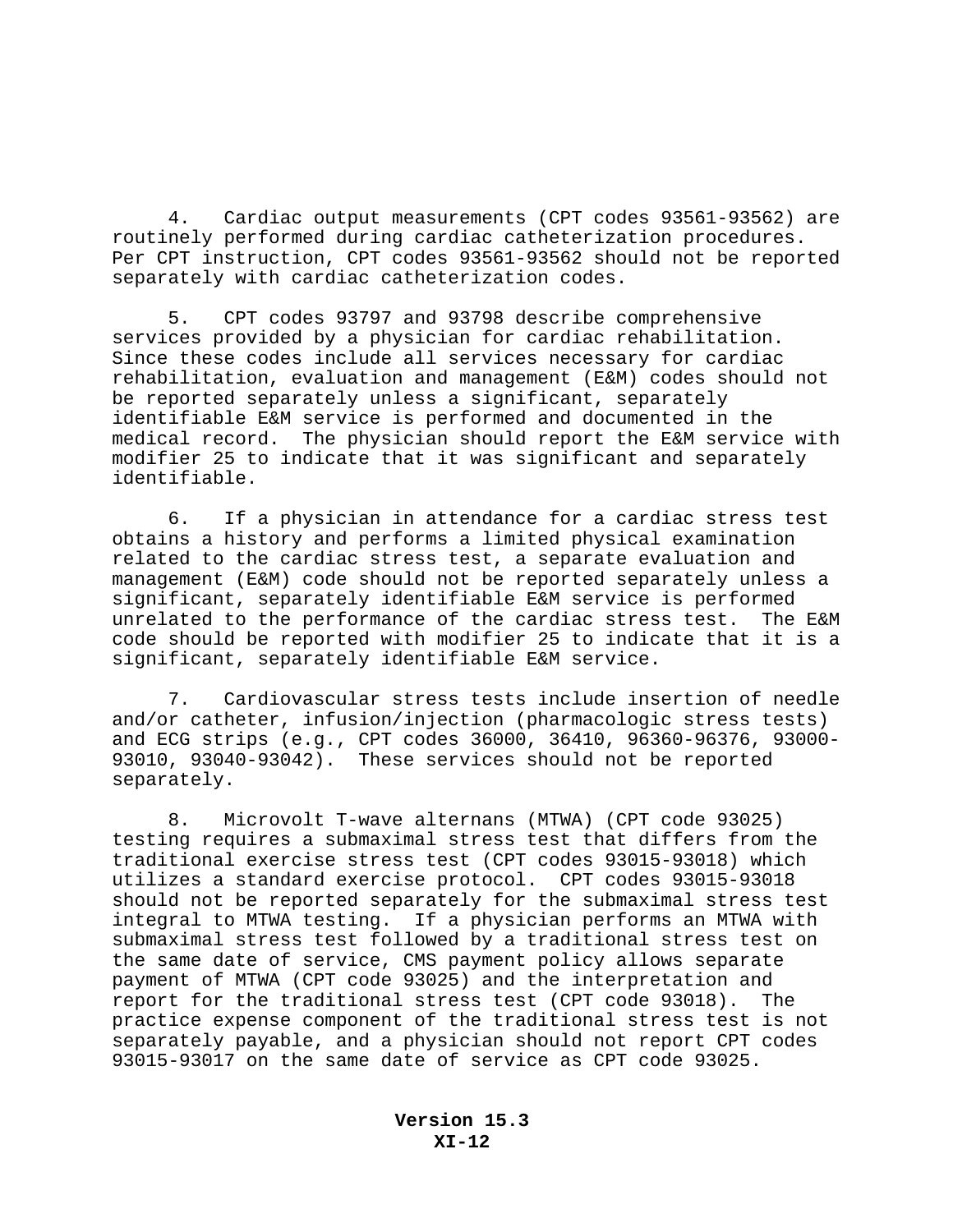9. CPT codes 93040-93042 describe diagnostic rhythm ECG testing. They should not be reported for cardiac rhythm monitoring in any site of service.

10. Routine monitoring of ECG rhythm and review of daily hemodynamics including cardiac output are part of critical care evaluation and management (E&M) services. Separate reporting of ECG rhythm strips and cardiac output measurements (CPT codes 93040-93042, 93561, 93562) with critical care E&M services is inappropriate. An exception to this principle may include a sudden change in patient status associated with a change in cardiac rhythm requiring a diagnostic ECG rhythm strip and return to the critical care unit. If reported separately, the time for this service is not included in the critical care time calculated for reporting the critical care E&M service.

11. Percutaneous coronary artery interventions include stent placement, atherectomy, and balloon angioplasty. For reimbursement purposes, Medicare recognizes three coronary arteries: right coronary artery (modifier RC), left circumflex coronary artery (modifier LC) and left anterior descending coronary artery (modifier LD). For a given coronary artery and its branches, the physician should report only one intervention, the most complex, regardless of the number of stent placements, atherectomies, or balloon angioplasties performed in that coronary artery and its branches. From a coding perspective, stent placement is considered more complex than an atherectomy which is considered more complex than a balloon angioplasty. These interventions should be reported with the appropriate modifier (RC, LC, LD) indicating in which coronary artery (including its branches) the procedure(s) was(were) performed. Since Medicare recognizes three coronary arteries (including their branches) for reimbursement purposes, it is possible that a physician may report up to three percutaneous interventions if an intervention is performed in each of the three coronary arteries or their branches. The first reported procedure must utilize a primary code (CPT codes 92980, 92982, 92995) corresponding to the most complex procedure performed. The procedure(s) performed in the other one or two coronary arteries (including their branches) are reported with the CPT add-on codes (CPT codes 92981, 92984, 92996). Modifier 59 should not be utilized to report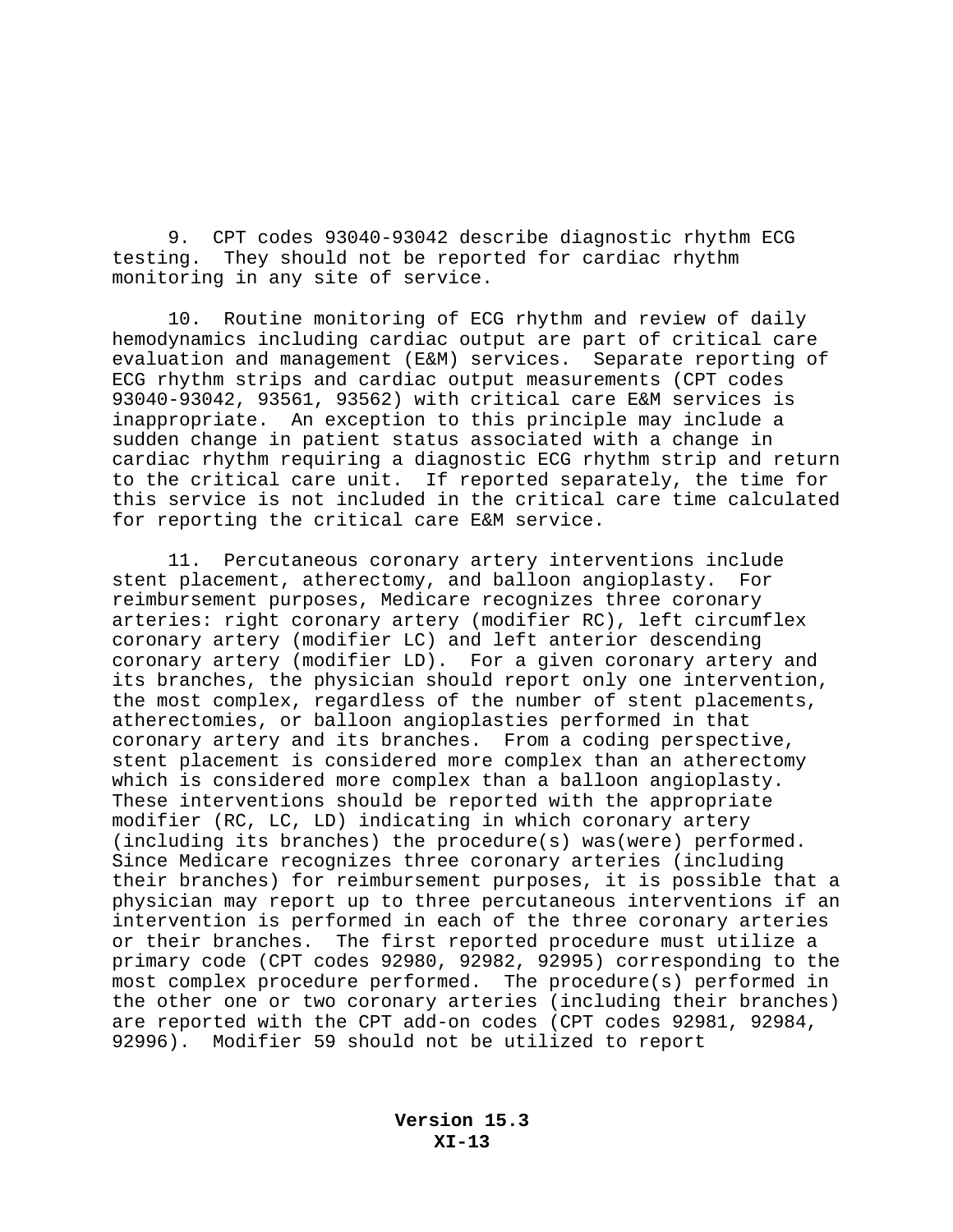percutaneous coronary artery stent placement, atherectomy, or balloon angioplasty.

12. Cardiac catheterization and percutaneous coronary artery interventional procedures such as angioplasty, atherectomy, or stenting include insertion of a needle and/or catheter, infusion, fluoroscopy and ECG rhythm strips (e.g., CPT codes 36000, 36120, 36140, 36160, 36200-36248, 36410, 96360- 96376, 71034, 76000-76001, 93040-93042). All these services are components of a cardiac catheterization or percutaneous coronary artery interventional procedure and are not separately reportable.

13. A cardiac catheterization procedures or a percutaneous coronary artery interventional procedure may require ECG tracings to assess chest pain during the procedure. These ECG tracings are not separately reportable. Diagnostic ECGs performed prior to or after the procedure may be separately reportable with modifier 59.

14. Percutaneous coronary artery interventions (e.g., stent, atherectomy, angioplasty) include coronary artery catheterization, radiopaque dye injections, and fluoroscopic guidance. CPT codes for these procedures (e.g., 93508, 93539, 93540, 93545, 76000) should not be reported separately. If medically reasonable and necessary diagnostic coronary angiography precedes the percutaneous coronary artery intervention, a coronary artery or cardiac catheterization and associated radiopaque dye injections may be reported separately. However, fluoroscopy is not separately reportable with diagnostic coronary angiography or cardiac catheterization.

15. While withdrawing the catheter during a cardiac catheterization procedure, physicians often inject a small amount of dye to examine the renal arteries and/or iliac arteries. These services when medically reasonable and necessary may be reported with HCPCS codes G0275 or G0278. A physician should not report CPT codes 75722 or 75724 (renal angiography) unless the renal artery(s) is (are) catheterized and a complete renal angiogram including the venous phase is performed and interpreted. A physician should not report CPT codes 75625 (abdominal aortography) or 75630 (abdominal aortography with bilateral iliofemoral lower extremity angiography) unless a complete study including venous phase is performed and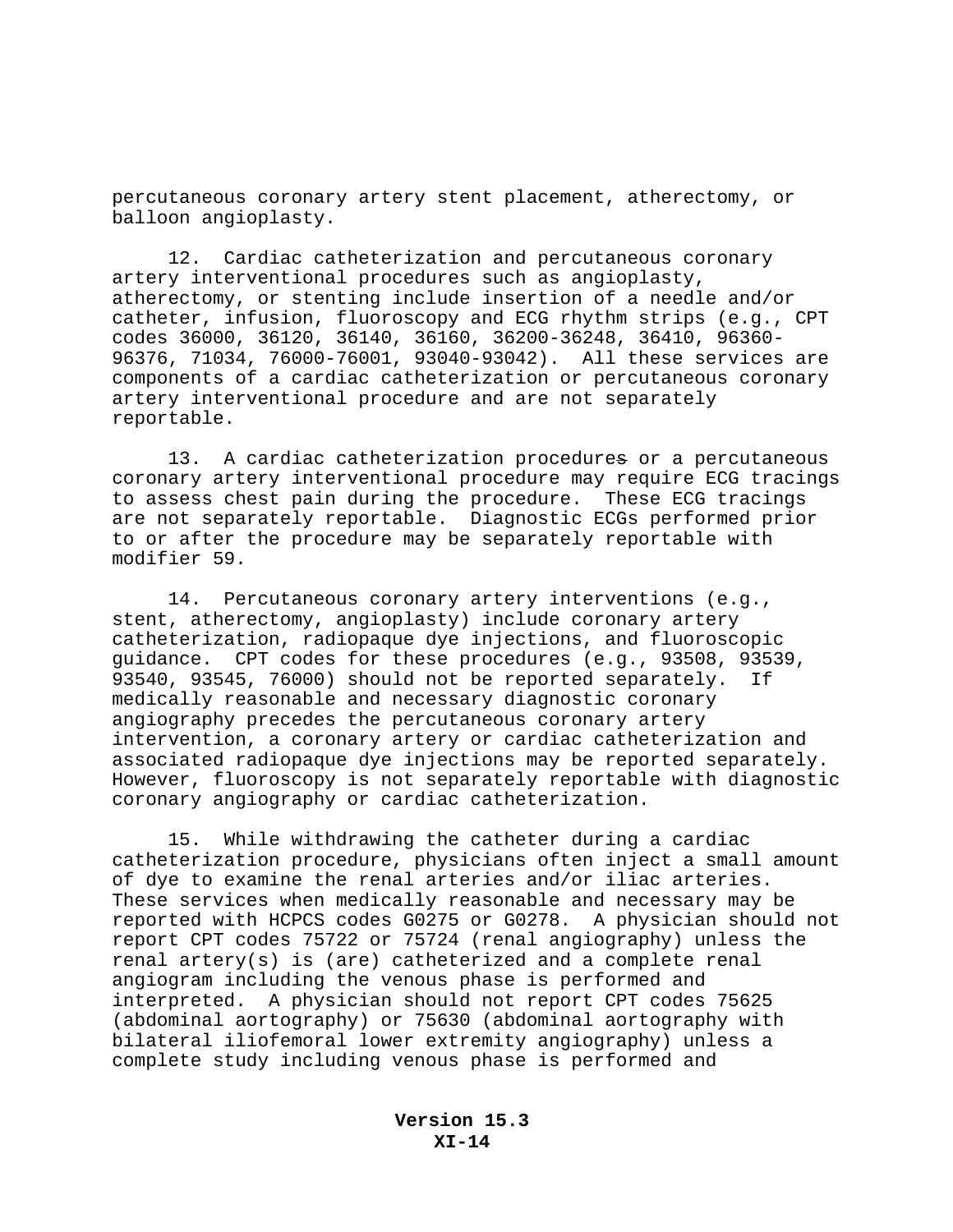interpreted. In order to report angiography CPT codes 75625, 75630, 75722, 75724, or others with a cardiac catheterization procedure, the angiography procedure must be as complete a procedure as it would be without concomitant cardiac catheterization.

16. Renal artery angiography at the time of cardiac catheterization should be reported as HCPCS code G0275 if selective catheterization of the renal artery is not performed. HCPCS code G0275 should not be reported with CPT code 36245 for selective renal artery catheterization or CPT codes 75722 or 75724 for renal angiography. If it is medically necessary to perform selective renal artery catheterization and renal angiography, HCPCS code G0275 should not be additionally reported.

17. Placement of an occlusive device such as an angio seal or vascular plug into an arterial or venous access site after cardiac catheterization or other diagnostic or interventional procedure should be reported with HCPCS code G0269. A physician should not separately report an associated imaging code such as CPT code 75710 or HCPCS code G0278.

18. Many Pacemaker/Pacing Cardioverter-Defibrillator procedures (CPT codes 33202-33249) and Intracardiac Electrophysiology procedures (CPT codes 93600-93662) require intravascular placement of catheters into coronary vessels or cardiac chambers under fluoroscopic guidance. Physicians should not separately report cardiac catheterization or selective vascular catheterization CPT codes for placement of these catheters. A cardiac catheterization CPT code is separately reportable if it is a medically reasonable, necessary, and distinct service performed at the same or different patient encounter. Fluoroscopy codes (e.g., CPT codes 76000, 76001) are not separately reportable with the procedures described by CPT codes 33202-33249 and 93600-93662. Fluoroscopy codes intended for specific procedures (e.g., CPT code 71090 for fluoroscopy during insertion of a pacemaker) may be reported separately. Additionally, ultrasound guidance is not separately reportable with these HCPCS/CPT codes. Physicians should not report CPT codes 76942, 76998, 93318, or other ultrasound procedural codes if the ultrasound procedure is performed for guidance during one of the procedures described by CPT codes 33202-33249 or 93600- 93662.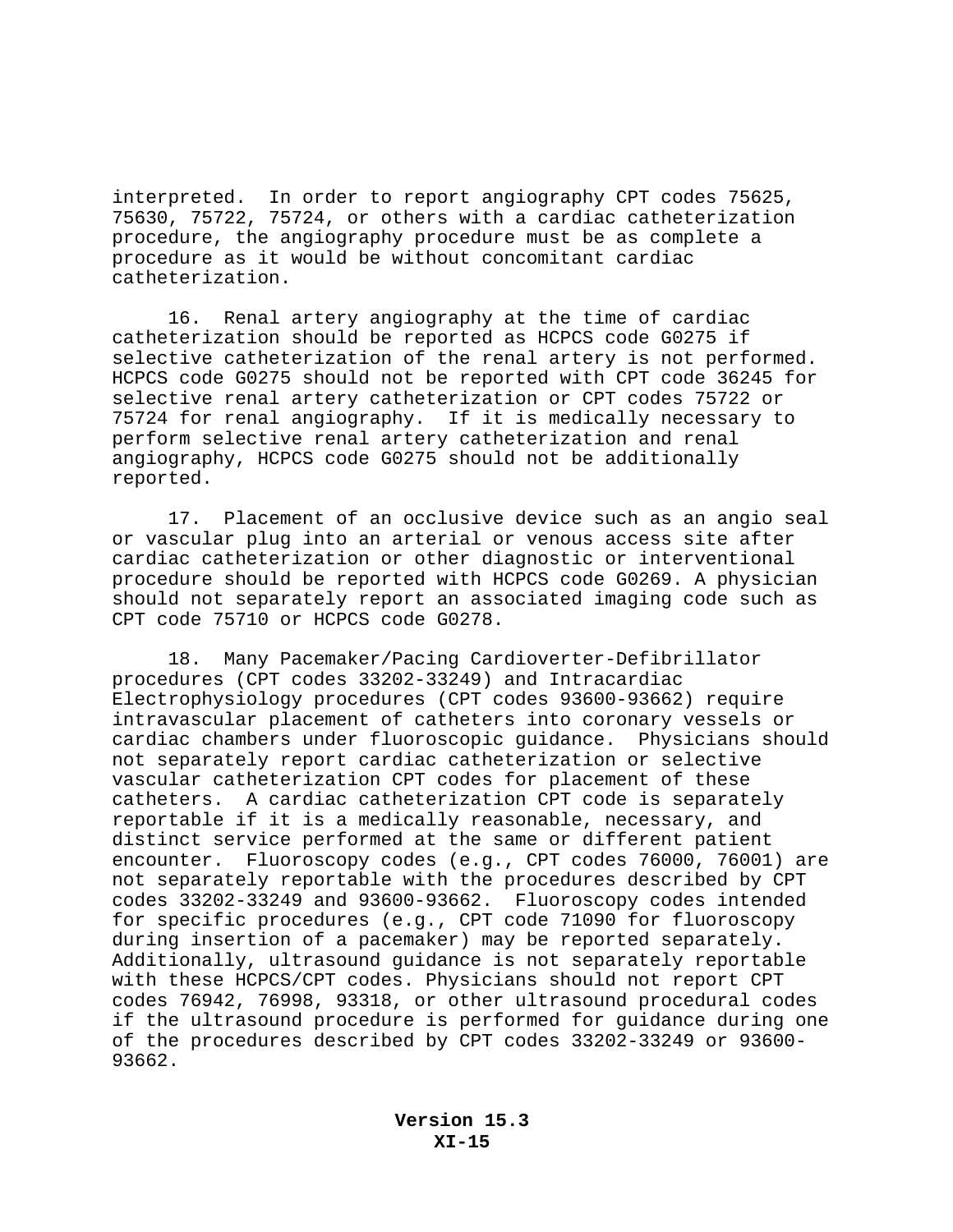19. Occasionally it is medically reasonable and necessary to perform echocardiography (CPT codes 93303-93318) utilizing intravenous push injections of contrast. The injection of contrast (e.g., CPT codes 96365, 96374, 96375, 96376) is not separately reportable.

HCPCS codes C8921-C8930 describe echocardiography procedures with contrast and include echocardiography without contrast if performed at the same patient encounter. Under OPPS, hospitals should report the appropriate code from the HCPCS code range C8921-C8930 when echocardiography is performed with contrast rather than the corresponding CPT code in the code range 93303- 93350. Since the HCPCS codes C8921-C8930 include echocardiography without contrast if performed at the same patient encounter as echocardiography with contrast, a code from the HCPCS code range C8921-C8930 and the corresponding code from the CPT code range 93303-93352 should not be reported separately for the same patient encounter for echocardiography.

CPT code 93352 is an add-on code that describes use of echocardiographic contrast during stress echocardiography. It may be reported by physicians with CPT codes 93350 or 93351 in the appropriate site of service. CPT code 93352 is not separately payable under OPPS.

20. CPT code 36005 (injection procedure for extremity venography (including introduction of needle or intracatheter)) should not be utilized to report venous catheterization unless it is for the purpose of an injection procedure for extremity venography. Some physicians have misused this code to report any type of venous catheterization.

21. CPT code 93503 (insertion and placement of flow directed catheter (e.g., Swan Ganz)) should not be reported with CPT codes 36555-36556 (insertion of non-tunneled centrally inserted central venous catheter) or CPT codes 36568-36569 (insertion of peripherally inserted central venous catheter) for the insertion of a single catheter. If a physician does not complete the insertion of one type of catheter and subsequently inserts another at the same patient encounter, only the completed procedure may be reported.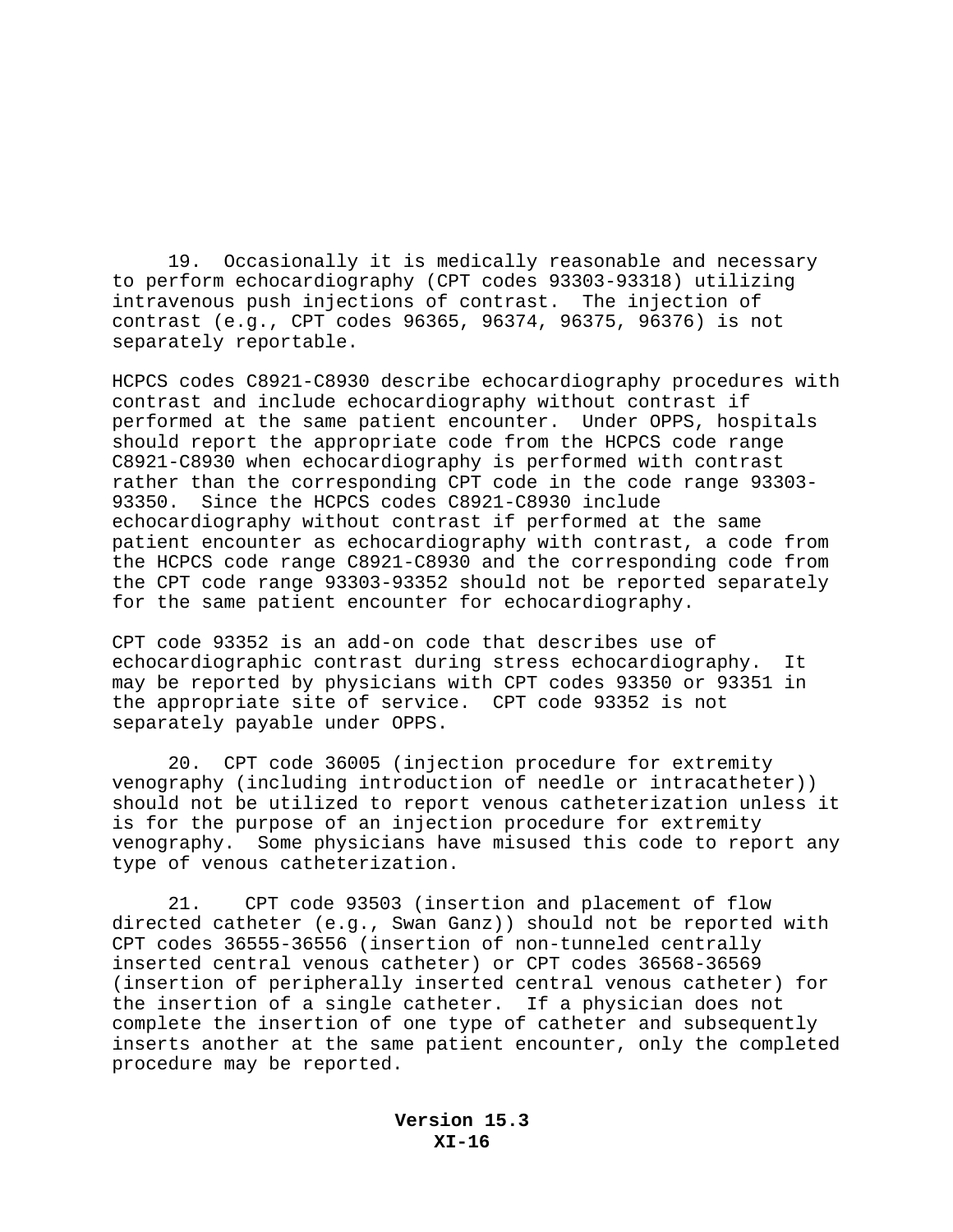22. Since cardioversion includes interrogation and programming of a cardioverter-defibrillator if performed, interrogation and programming of a cardioverter-defibrillator system (e.g., CPT codes 93282-93284, 93289, 93292, and 93295) should not be reported separately with a cardioversion procedure (e.g., CPT codes 92960, 92961).

23. Since electronic analysis of an antitachycardia pacemaker system includes interrogation and programming of the pacemaker system, interrogation and programming of a pacemaker system (e.g., CPT codes 93279-93281, 93286, and 93288) should not be reported separately with electronic analysis of an antitachycardia pacemaker system (CPT code 93724).

### **J. Pulmonary Services**

CPT coding for pulmonary function tests includes both comprehensive and component codes to accommodate variation among pulmonary function laboratories.

1. Alternate methods of reporting data obtained during a spirometry or other pulmonary function session should not be reported separately. For example, the flow volume loop is an alternative method of calculating a standard spirometric parameter. CPT code 94375 is included in standard spirometry (rest and exercise) studies.

2. If a physician in attendance for a pulmonary function study obtains a limited history and performs a limited physical examination related to the pulmonary function testing, separate reporting of an evaluation and management (E&M) service is not appropriate. If a significant, separately identifiable E&M service is performed unrelated to the performance of the pulmonary function test, an E&M service may be reported with modifier 25.

3. If multiple spirometric determinations are necessary to complete the service described by a CPT code, only one unit of service should be reported. For example, CPT code 94070 describes bronchospasm provocation with an administered agent and utilizes multiple spirometric determinations as in CPT code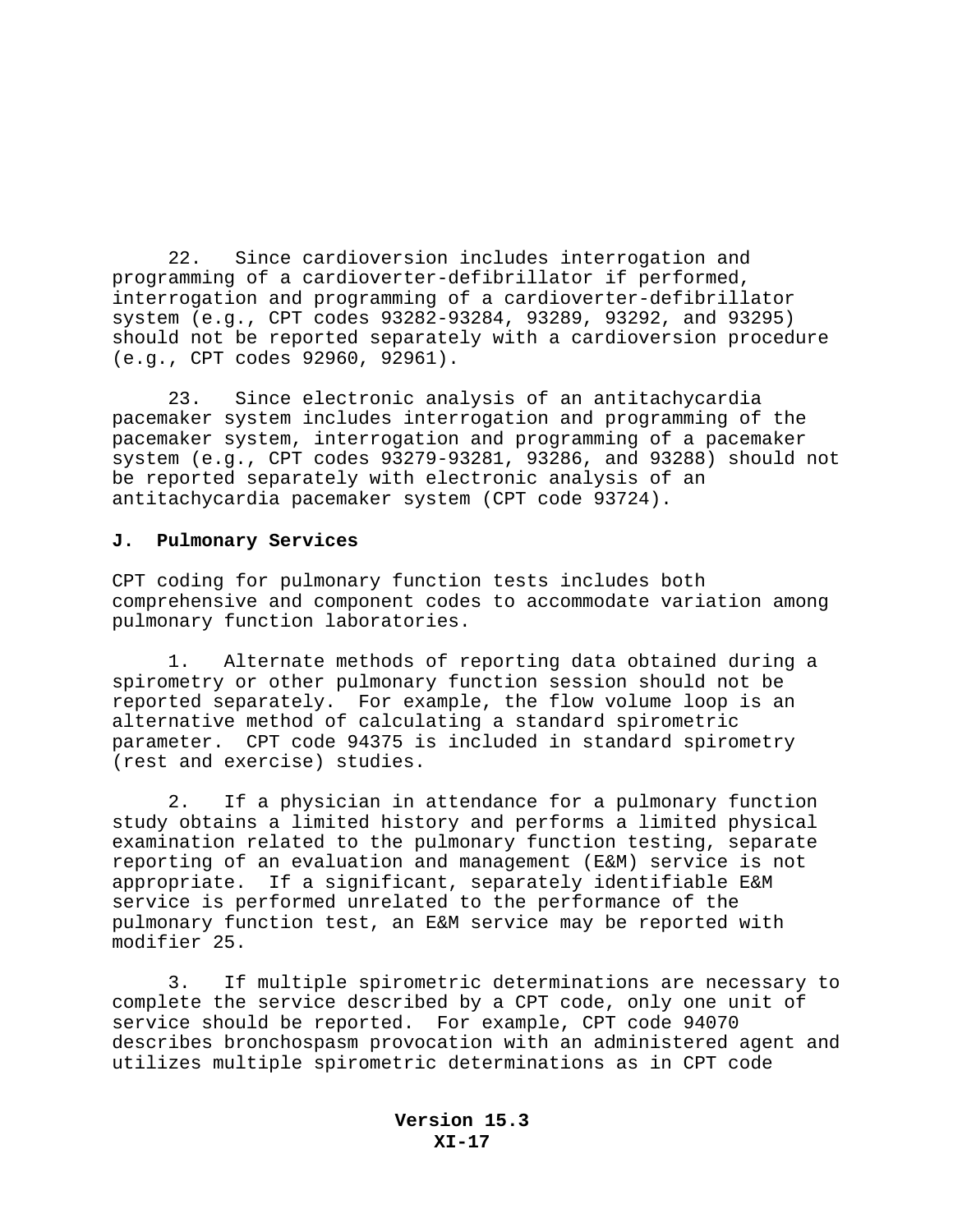94010. A single unit of service includes all the necessary spirometric determinations.

4. Complex pulmonary stress testing (CPT code 94621) is a comprehensive stress test with a number of component tests separately defined in the *CPT Manual*. It is inappropriate to separately code venous access, ECG monitoring, spirometric parameters performed before, during and after exercise, oximetry, O**2** consumption, CO**2** production, rebreathing cardiac output calculations, etc., when performed as part of a complex pulmonary stress test. It is also inappropriate to report a cardiac stress test and the component codes used to perform a simple pulmonary stress test (CPT code 94620) when a complex pulmonary stress test is performed. If using a standard exercise protocol, serial electrocardiograms are obtained, and a separate report describing a cardiac stress test (professional component) is included in the medical record, the professional components for both a cardiac and pulmonary stress test may be reported. Modifier 59 should be reported with the secondary procedure. Both tests must satisfy the requirement for medical necessity. (Since a complex pulmonary stress test includes electrocardiographic recordings, the technical components for both the cardiac stress test and the pulmonary stress test should not be reported separately.)

5. Pursuant to the *Federal Register* (Volume 58, Number 230, 12/2/1993, pages 63640-63641), ventilation management CPT codes (94002-94004 and 94660-94662) are not separately reportable with evaluation and management (E&M) CPT codes. If an E&M code and a ventilation management code are reported, only the E&M code is payable.

6. The procedure described by CPT code 94644 (continuous inhalation treatment with aerosol medication for acute airway obstruction, first hour) does not include any physician work RVUs. When performed in a facility, the procedure utilizes facility staff and supplies, and the physician does not have any practice expenses related to the procedure. Thus, a physician should not report this code when the physician orders it in a facility. This code should not be reported with CPT codes 99217- 99239, 99251-99255, 99281-99285, 99466-99467, 99291-99292, 99468- 99469, 99471-99472, 99478-99480, 99304-99318, and 99324-99337 unless the physician supervises the performance of the procedure at a separate patient encounter on the same date of service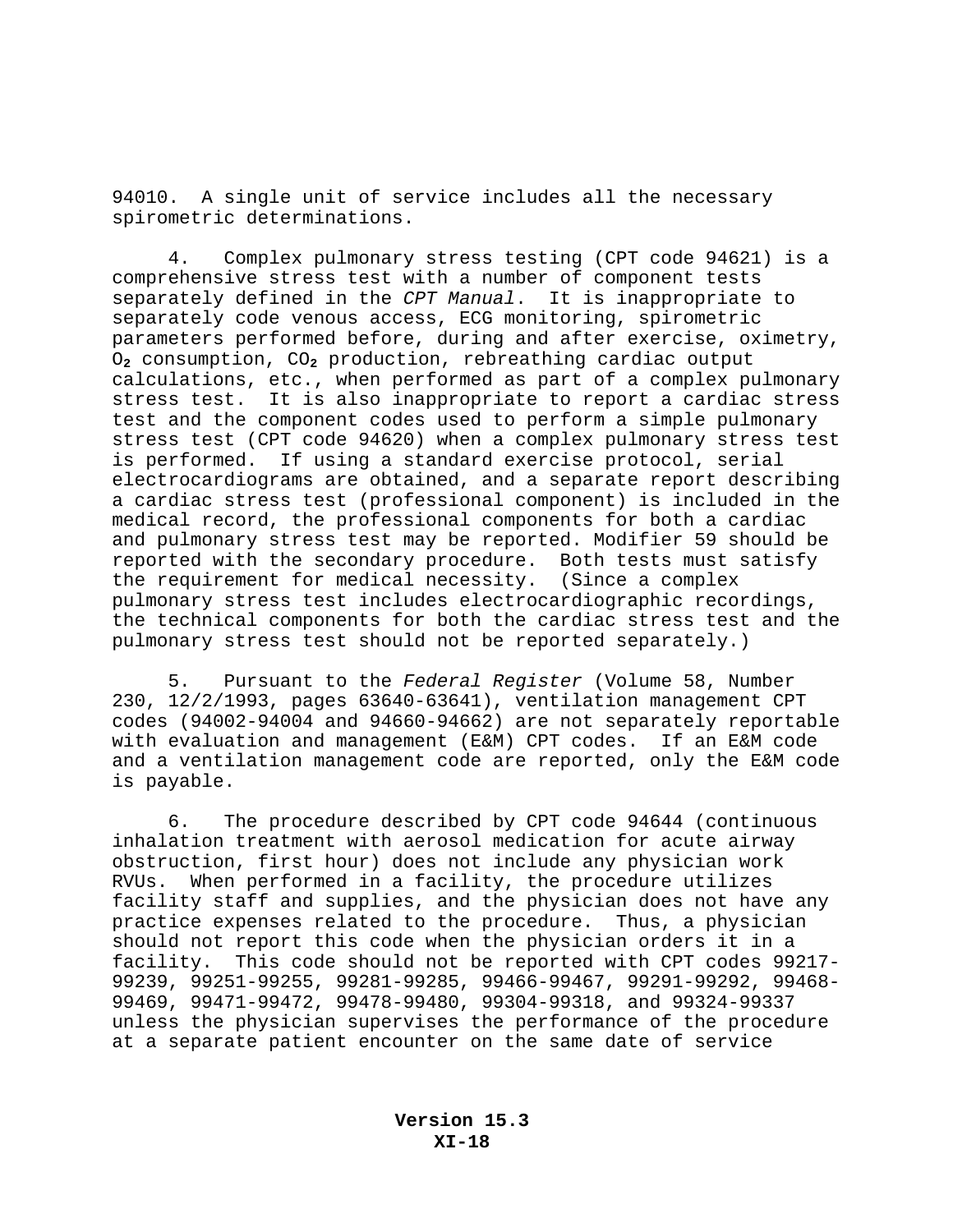outside the facility where the physician does have practice expenses related to the procedure.

7. CPT code 94640 (pressurized or nonpressurized inhalation treatment for acute airway obstruction...) and CPT code 94664 (demonstration and/or evaluation of patient utilization of an aerosol generator...) should not be reported for the same patient encounter. If performed at separate patient encounters on the same date of service, the two services may be reported separately.

#### **K. Allergy Testing and Immunotherapy**

The *CPT Manual* divides allergy and clinical immunology into testing and immunotherapy. Immunotherapy includes codes for the preparation of antigen (allergen) and separate codes for allergen administration.

1. If percutaneous or intracutaneous (intradermal)single test (CPT codes 95004 or 95024) and "sequential and incremental" tests (CPT codes 95010, 95015, or 95027) are performed on the same date of service, both the "sequential and incremental" test and single test codes may be reported if the tests are for different allergens or different dilutions of the same allergen. The unit of service to report is the number of separate tests. A single test and a "sequential and incremental" test for the same dilution of an allergen should not be reported separately on the same date of service. For example, if the single test for an antigen is positive and the physician proceeds to "sequential and incremental" tests with three additional *different* dilutions of the same antigen, the physician may report one unit of service for the single test code and three units of service for the "sequential and incremental" test code.

2. Photo patch tests (CPT code 95052) consist of applying a patch(s) containing allergenic substance(s) to the skin and exposing the skin to light. Physicians should not unbundle this service by reporting both CPT code 95044 (patch or application tests) plus CPT code 95056 (photo tests) rather than CPT code 95052.

3. Evaluation and management (E&M) codes reported with allergy testing or allergy immunotherapy are appropriate only if a significant, separately identifiable service is performed.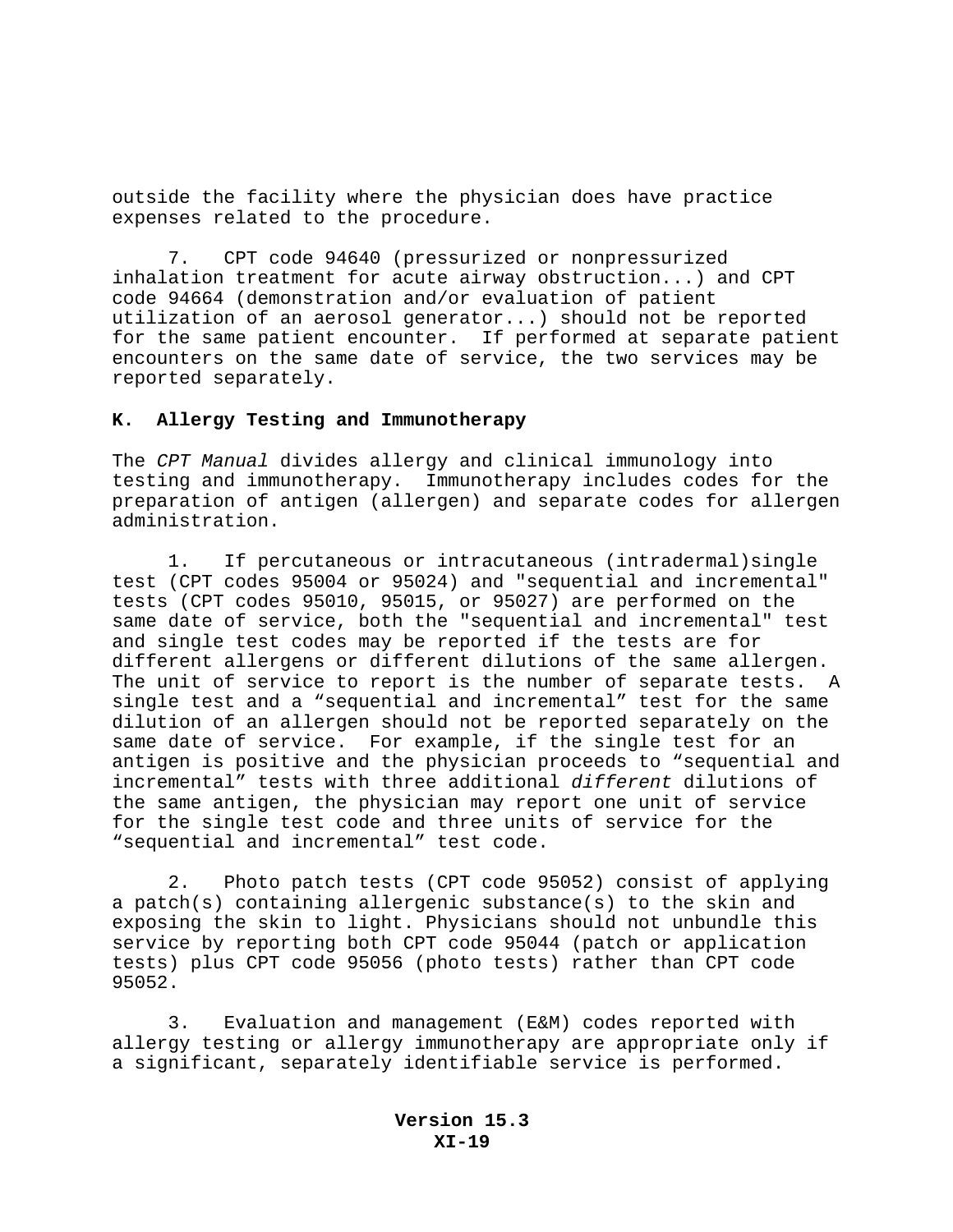Obtaining informed consent is included in the immunotherapy service and should not be reported with an E&M code. If E&M services are reported, modifier 25 should be utilized.

4. Allergy testing is not performed on the same day as allergy immunotherapy in standard medical practice. These codes should not be reported together for the same date of service. Additionally, testing is an integral component of rapid desensitization kits (CPT code 95180) and is not separately reportable.

### **L. Neurology and Neuromuscular Procedures**

The *CPT Manual* defines codes for neuromuscular diagnostic and therapeutic services. Sleep testing, nerve and muscle testing, and electroencephalographic procedures are included. The *CPT Manual* guidelines for sleep testing are very precise and should be followed carefully when reporting these services.

1. Sleep testing differs from polysomnography in that the latter requires sleep staging. Sleep staging includes a qualitative and quantitative assessment of sleep as determined by standard sleep scoring techniques. A "sleep study" and "polysomnography" should not be reported separately for the same patient encounter.

2. Polysomnography requires at least one central and usually several other EEG electrodes. EEG procurement for polysomnography (sleep staging) differs greatly from that required for diagnostic EEG testing (e.g., speed of paper, number of channels). EEG testing should not be reported separately with polysomnography unless a complete diagnostic EEG is performed separately in the usual manner at a separate patient encounter on the same date of service. If a complete diagnostic EEG is performed at a separate patient encounter on the same date of service as a polysomnography, modifier 59 should be appended to the EEG code.

3. Continuous electroencephalographic monitoring services (CPT codes 95950-95962) describe different services than those provided during sleep testing or polysomnography. These procedures may be reported separately with sleep testing only if they are performed as significant, separately identifiable services distinct from EEG testing included in sleep testing or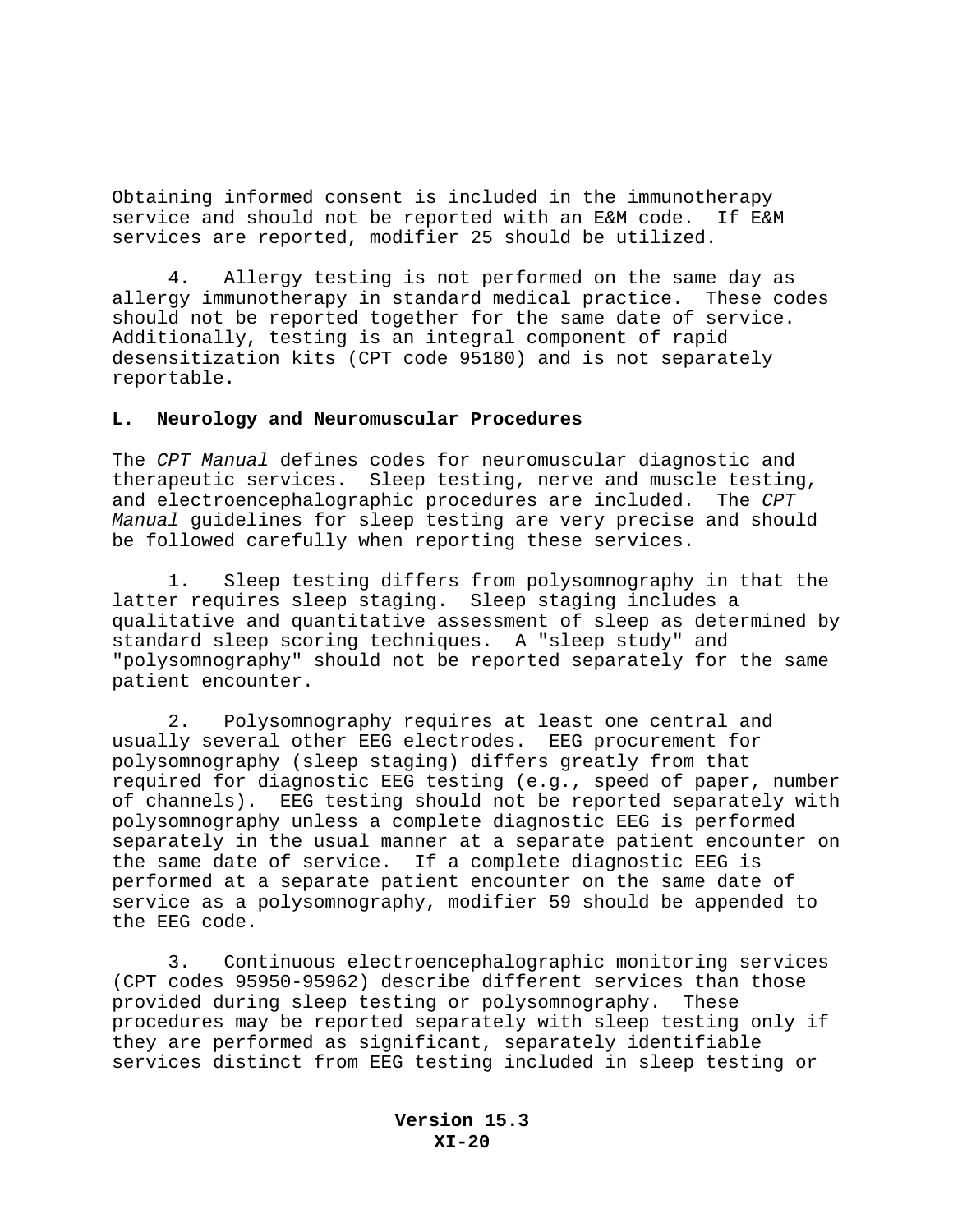polysomnography. In the latter situation, the EEG codes must be reported with modifier 59 to indicate that a different service was performed.

4. If nerve testing (e.g., EMG, nerve conduction velocity) is performed to assess the level of paralysis during anesthesia or during mechanical ventilation, the range of CPT codes 95851- 95937 are not separately reportable. These codes describe significant, separately identifiable diagnostic services requiring a formal report in the medical record. Electrical stimulation used to identify or locate nerves during a procedure involving treatment of a cranial or peripheral nerve (e.g., nerve block, nerve destruction, neuroplasty, transection, excision, repair) is integral to the procedure and is not separately reportable.

5.Intraoperative neurophysiology testing (CPT code 95920) should not be reported by the physician performing an operative procedure since it is included in the global package. However, when performed by a different physician during the procedure, it is separately reportable by the second physician. The physician performing an operative procedure should not report other 90000 neurophysiology testing codes for intraoperative neurophysiology testing (e.g., 92585, 95822, 95860, 95861, 95867, 95868, 95870, 95900, 95904, 95925-95937) since they are also included in the global package.

6.The NCCI edit with column one CPT code 95903 (Motor nerve conduction studies with F-wave study, each nerve) and column two CPT code 95900 (Motor nerve conduction studies without F-wave study, each nerve) is often bypassed by utilizing modifier 59. Use of modifier 59 with the column two CPT code 95900 of this NCCI edit is appropriate only if the two procedures are performed on different nerves or at separate patient encounters.

#### **M. Central Nervous System Assessments/Tests**

1. Neurobehavioral status exam (CPT code 96116) should not be reported when a mini-mental status examination is performed. CPT code 96116 should never be reported with psychiatric diagnostic examinations (CPT codes 90801 or 90802). CPT code 96116 may be reported with other psychiatric services or evaluation and management services only if a complete neurobehavioral status exam is performed. If a mini-mental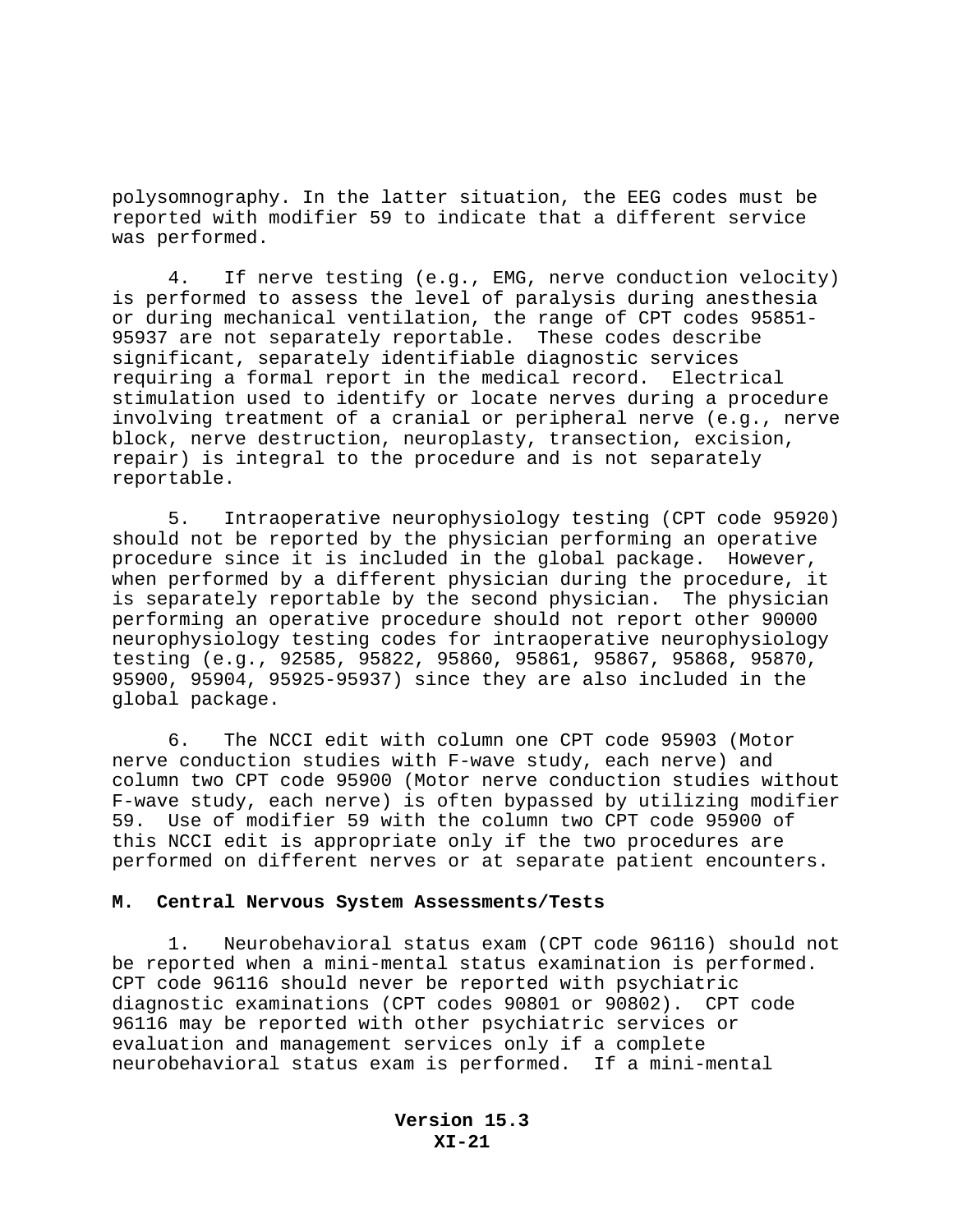status examination is performed by a physician, it is included in the evaluation and management service.

2. CPT codes 96101-96103 describe psychological testing differing by method of performance and interpretation. Two or more codes from this code range may be reported on the same date of service if and only if the differing testing techniques are utilized for different psychological tests. Similarly, CPT codes 96118-96120 describe neuropsychological testing differing by method of performance and interpretation. Two or more codes from this latter code range may be reported on the same date of service if and only if the differing testing techniques are utilized for different neuropsychological tests.

3. The psychiatric diagnostic interview examination (CPT codes 90801, 90802) and psychological/neuropsychological testing (CPT codes 96101, 96118) must be distinct services. *CPT Manual* instructions permit physicians "to integrate other sources of clinical data" into the report that is generated for CPT codes 96101 or 96118. Since the procedures described by CPT codes 96101 and 96118 are timed procedures, physicians should be careful to avoid reporting time for duplicating information included in the psychiatric diagnostic interview examination and report.

4. A physician may report CPT codes 96101 (psychological testing...) or 96118 (neuropsychological testing...) only if the physician personally administers at least one test to the patient.

#### **N. Chemotherapy Administration**

1. The CPT codes 96360, 96365, 96374, 96409, and 96413 describe "initial" service codes. For a patient encounter only one "initial" service code may be reported unless it is medically reasonable and necessary that the drug or substance administrations occur at separate intravenous access sites. To report two different "initial" service codes use NCCI-associated modifiers.

2. CPT codes 96360-96379, 96401-96425, and 96521-96523 are reportable by physicians for services performed in physicians' offices. These drug administration services should not be reported by physicians for services provided in a facility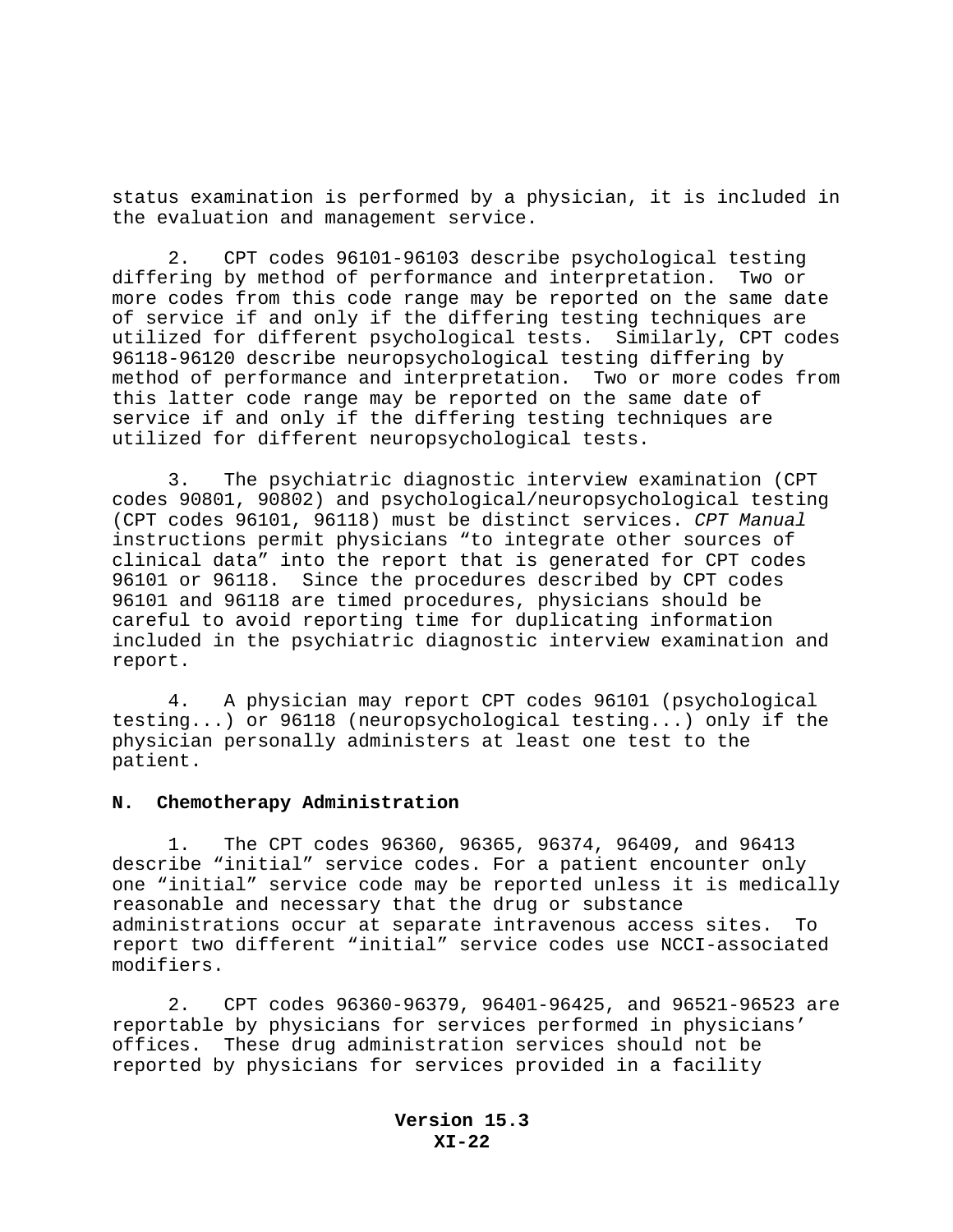setting such as a hospital outpatient department or emergency department. Drug administration services performed in an Ambulatory Surgical Center (ASC) related to a Medicare approved ASC payable procedure are not separately reportable by physicians. Hospital outpatient facilities may separately report drug administration services when appropriate. For purposes of this paragraph, the term "physician" refers to M.D.'s, D.O.'s, and other practitioners who bill Medicare claims processing contractors for services payable on the "Medicare Physician Fee Schedule".

3. The drug and chemotherapy administration HCPCS/CPT codes 90760-90775 and 96401-96425 have been valued to include the work and practice expenses of CPT code 99211 (evaluation and management service, office or other outpatient visit, established patient, level I). Although CPT code 99211 is not reportable with chemotherapy and non-chemotherapy drug/substance administration HCPCS/CPT codes, other non-facility based evaluation and management CPT codes (e.g., 99201-99205, 99212- 99215) are separately reportable with modifier 25 if the physician provides a significant and separately identifiable E&M service. Since physicians should not report drug administration services in a facility setting, a facility based evaluation and management CPT code (e.g., 99281-99285) should not be reported with a drug administration CPT code unless the drug administration service is performed at a separate patient encounter in a non-facility setting on the same date of service. In such situations, the evaluation and management code should be reported with modifier 25. For purposes of this paragraph, the term "physician" refers to M.D.'s, D.O.'s, and other practitioners who bill Medicare claims processing contractors for services payable on the "Medicare Physician Fee Schedule".

Under OPPS, hospitals may report drug administration services and facility based evaluation and management codes (e.g., 99212- 99215) if the evaluation and management service is significant and separately identifiable. In these situations modifier 25 should be appended to the evaluation and management code.

4. Flushing or irrigation of an implanted vascular access port or device prior to or subsequent to the administration of chemotherapeutic or non-chemotherapeutic drugs is integral to the drug administration service and is not separately reportable. Under these circumstances, do not report CPT code 96523.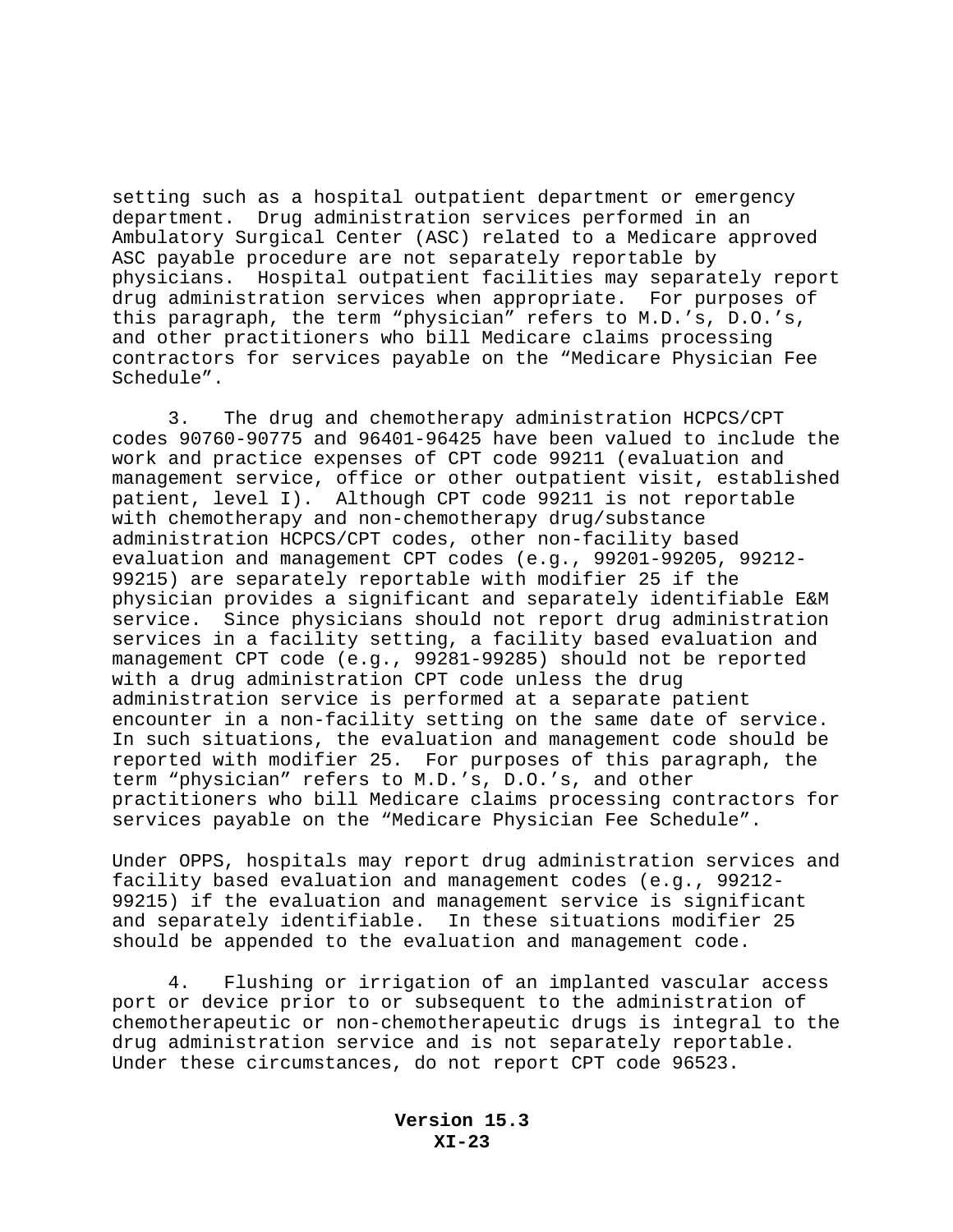5. CPT code 96522 describes the refilling and maintenance of an implantable pump or reservoir for systemic drug delivery. The pump or reservoir must be capable of programmed release of a drug at a prescribed rate. CPT code 96522 should NOT be reported for accessing a non-programmable implantable intravenous device for the provision of infusion(s) or chemotherapy administration.

CPT code 96522 (refilling and maintenance of implantable pump or reservoir) and CPT code 96521(refilling and maintenance of portable pump) should not be reported with CPT code 96416(initiation of prolonged intravenous chemotherapy infusion (more than eight hours), requiring use of a portable or implantable pump) or CPT code 96425 (chemotherapy administration, intra-arterial; infusion technique, initiation of prolonged infusion (more than eight hours) requiring the use of a portable or implantable pump). CPT codes 96416 and 96425 include the initial filling and maintenance of a portable or implantable pump. CPT codes 96521 and 96522 are used to report subsequent refilling of the pump.

CPT codes 96521 and 96522 should NOT be reported for accessing or flushing an indwelling peripherally-placed intravenous catheter port (external to skin), subcutaneous port, or non-programmable subcutaneous pump. Accessing and flushing these devices is an inherent service facilitating these infusion(s) and is not reported separately.

6. A concurrent intravenous infusion of an antiemetic or other non-chemotherapeutic drug with intravenous infusion of chemotherapeutic agents may be reported separately as CPT code 96368 (concurrent intravenous infusion). CPT code 96368 may be reported with a maximum of one unit of service per patient encounter regardless of the number of concurrently infused drugs or the length of time for the concurrent infusion(s). Hydration concurrent with chemotherapy is not separately reportable.

7. Prior to January 1, 2005, the NCCI edits with column one CPT codes 96408 (Intravenous chemotherapy administration by push technique) and 96410 (Intravenous chemotherapy administration by infusion technique, up to one hour) each with column two CPT code 90780 (Therapeutic or diagnostic intravenous infusion up to one hour) were often bypassed by utilizing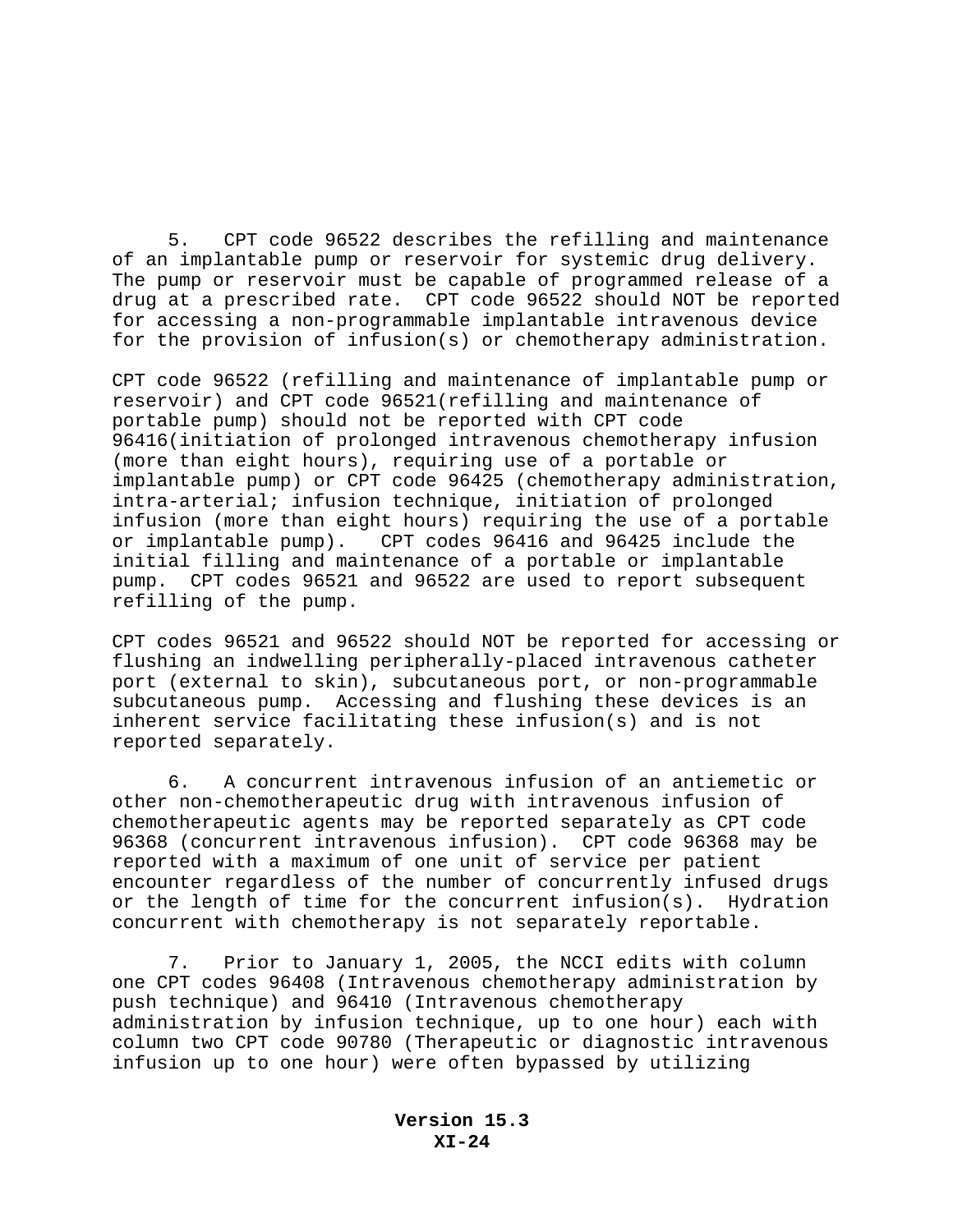modifier 59. Use of modifier 59 with the column two CPT code 90780 of these NCCI edits was only appropriate if the 90780 procedure was for hydration, antiemetic, or other nonchemotherapy drug administered before, after, or at different patient encounters than the chemotherapy. Modifier 59 should not have been used for "keep open" infusion for the chemotherapy.

### **O. Special Dermatological Procedures**

Medicare does not allow separate payment of E&M CPT code 99211 with photochemotherapy procedures (CPT codes 96910-96913) for services performed by a nurse or technician such as examining a patient prior to a subsequent procedure for burns or reactions to the prior treatment. If a physician performs a significant separately identifiable medically reasonable and necessary E&M service on the same date of service, it may be reported with modifier 25.

## **P**. **Physical Medicine and Rehabilitation**

1. With one exception providers should not report more than one physical medicine and rehabilitation therapy service for the same fifteen minute time period. (The only exception involves a "supervised modality" defined by CPT codes 97010-97028 which may be reported for the same fifteen minute time period as other therapy services.) Some CPT codes for physical medicine and rehabilitation services include an amount of time in their code descriptors. Some NCCI edits pair a "timed" CPT code with another "timed" CPT code or a non-timed CPT code. These edits may be bypassed with modifier 59 if the two procedures of a code pair edit are performed in different timed intervals even if sequential during the same patient encounter. NCCI does not include all edits pairing two physical medicine and rehabilitation services (excepting "supervised modality" services) even though they should never be reported for the same fifteen minute time period.

2. NCCI contains edits with column one codes of the physical medicine and rehabilitation therapy services and column two codes of the physical therapy and occupational therapy reevaluation CPT codes of 97002 and 97004 respectively. The reevaluation services should not be routinely reported during a planned course of physical or occupational therapy. However, if the patient's status should change and a re-evaluation is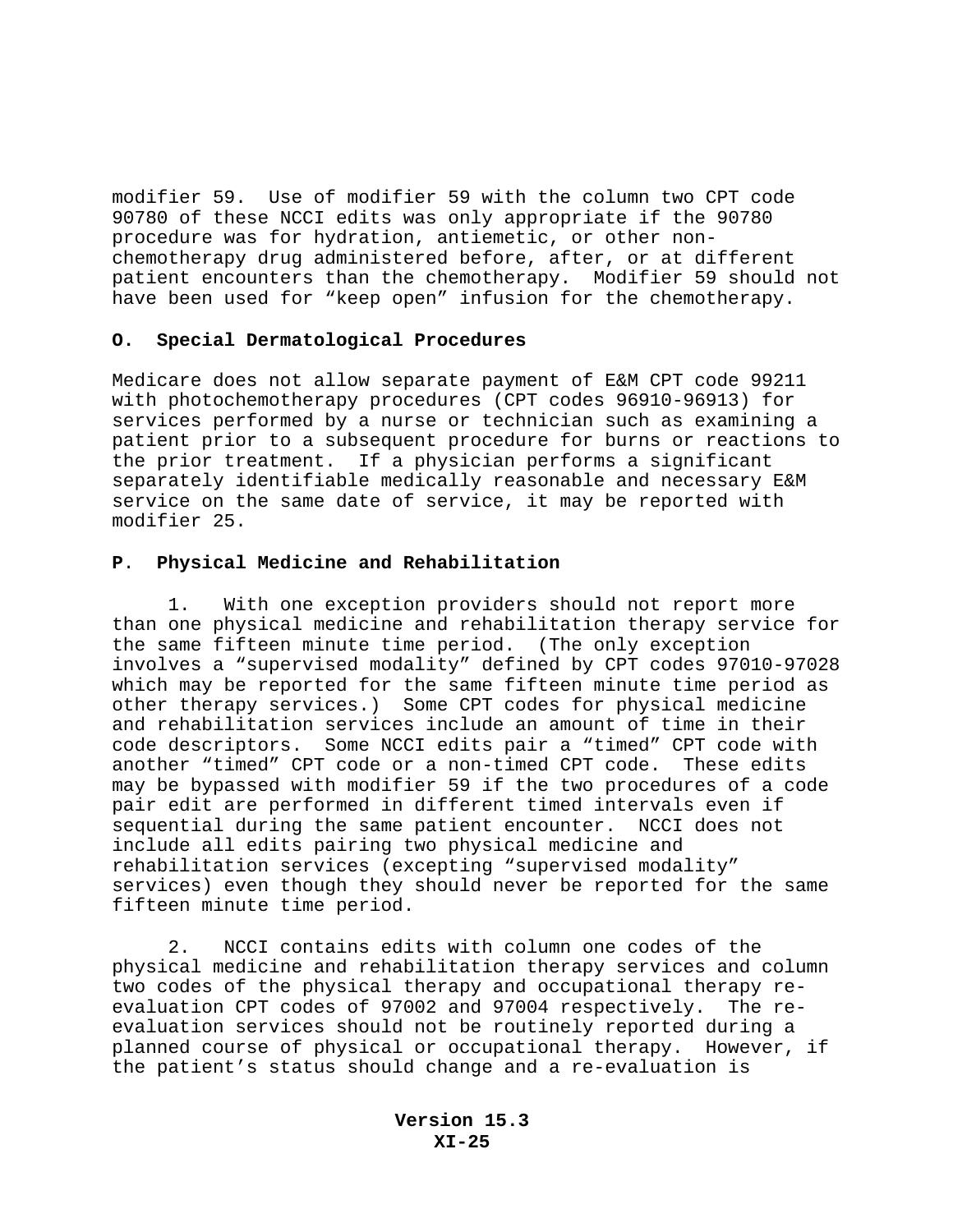medically reasonable and necessary, it may be reported with modifier 59 appended to CPT code 97002 or 97004 as appropriate.

3. The procedure coded as CPT code 97755 (assistive technology assessment...direct one-on-one contact by provider, with written report, each 15 minutes) is intended for use on severely impaired patients requiring adaptive technology. For example, a patient with the use of only one or no limbs might require the use of high level adaptive technology.

4. The NCCI edit with column one CPT code 97140 (Manual therapy techniques, one or more regions, each 15 minutes) and column two CPT code 97530 (Therapeutic activities, direct patient contact, each 15 minutes) is often bypassed by utilizing modifier 59. Use of modifier 59 with the column two CPT code 97530 of this NCCI edit is appropriate only if the two procedures are performed in distinctly different 15 minute intervals. The two codes cannot be reported together if performed during the same 15 minute time interval.

5. Based on *CPT Manual* instructions selective debridement (CPT codes 97597, 97598) should not be reported in conjunction with surgical debridement (CPT codes 11040-11044). Physicians cannot report these codes separately on the same date of service. However, under OPPS a facility may report these codes separately if the selective debridement and surgical debridement are performed on two separate and distinct wounds. The two procedures may be performed by the same practitioner or two separate practitioners and may be performed at the same or separate patient encounters on the same date of service. The same principle applies to CPT code 97602 which is payable under OPPS.

#### **Q. Osteopathic Manipulative Treatment**

Osteopathic Manipulative Treatment (OMT) is subject to Global Surgery Rules. Per Medicare Anesthesia Rules a provider performing OMT cannot separately report anesthesia services such as nerve blocks or epidural injections for OMT. In addition, per Medicare Global Surgery Rules, postoperative pain management after OMT (e.g., nerve block, epidural injection) is not separately reportable. Epidural or nerve block injections performed on the same date of service as OMT and unrelated to the OMT may be reported with OMT using modifier 59.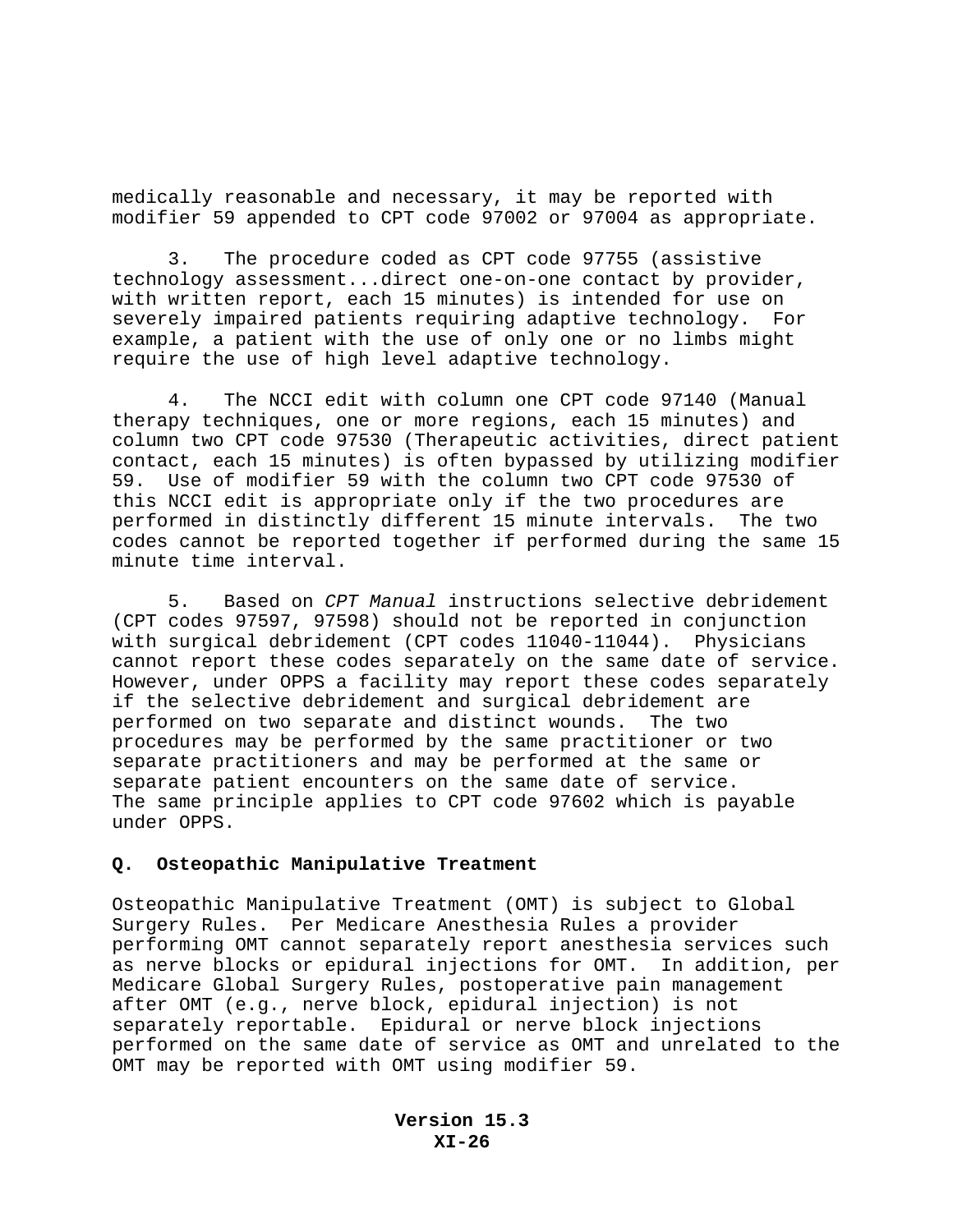## **R. Chiropractic Manipulative Treatment**

Medicare covers chiropractic manipulative treatment (CMT) of five spinal regions. Physical medicine and rehabilitation services described by CPT codes 97112, 97124 and 97140 are not separately reportable when performed in a spinal region undergoing CMT. If these physical medicine and rehabilitation services are performed in a different region than CMT and the provider is eligible to report physical medicine and rehabilitation codes under the Medicare program, the provider may report CMT and the above codes using modifier 59.

### **S. Miscellaneous Services**

1. When CPT code 99175 (Ipecac or similar administration for individual emesis and continued observation until stomach adequately emptied of poison) is reported, observation time provided predominantly to monitor the patient for a response to an emetogenic agent should not be included in other timed codes (e.g., critical care, prolonged services).

2. If hypothermia (e.g., CPT code 99185) is accomplished by regional infusion techniques, chemotherapy administration CPT codes should not be reported unless chemotherapeutic agents are also administered at the same patient encounter.

3. Therapeutic phlebotomy (CPT code 99195) is not separately reportable with autologous blood collection (CPT codes 86890, 86891), plasmapheresis, or exchange transfusion. Services integral to performing the phlebotomy (e.g., CPT codes 36000, 36410, 96360-96376) are not separately reportable.

#### **T. Evaluation and Management (E&M) Services**

CPT codes for evaluation and management (E&M) services are principally included in the CPT code range 99201-99499. The codes describe the site of service (e.g., office, hospital, home, nursing facility, emergency department, critical care), the type of service (e.g., new or initial encounter, follow-up or subsequent encounter, consultation), and various miscellaneous services (e.g., prolonged physician service, care plan oversight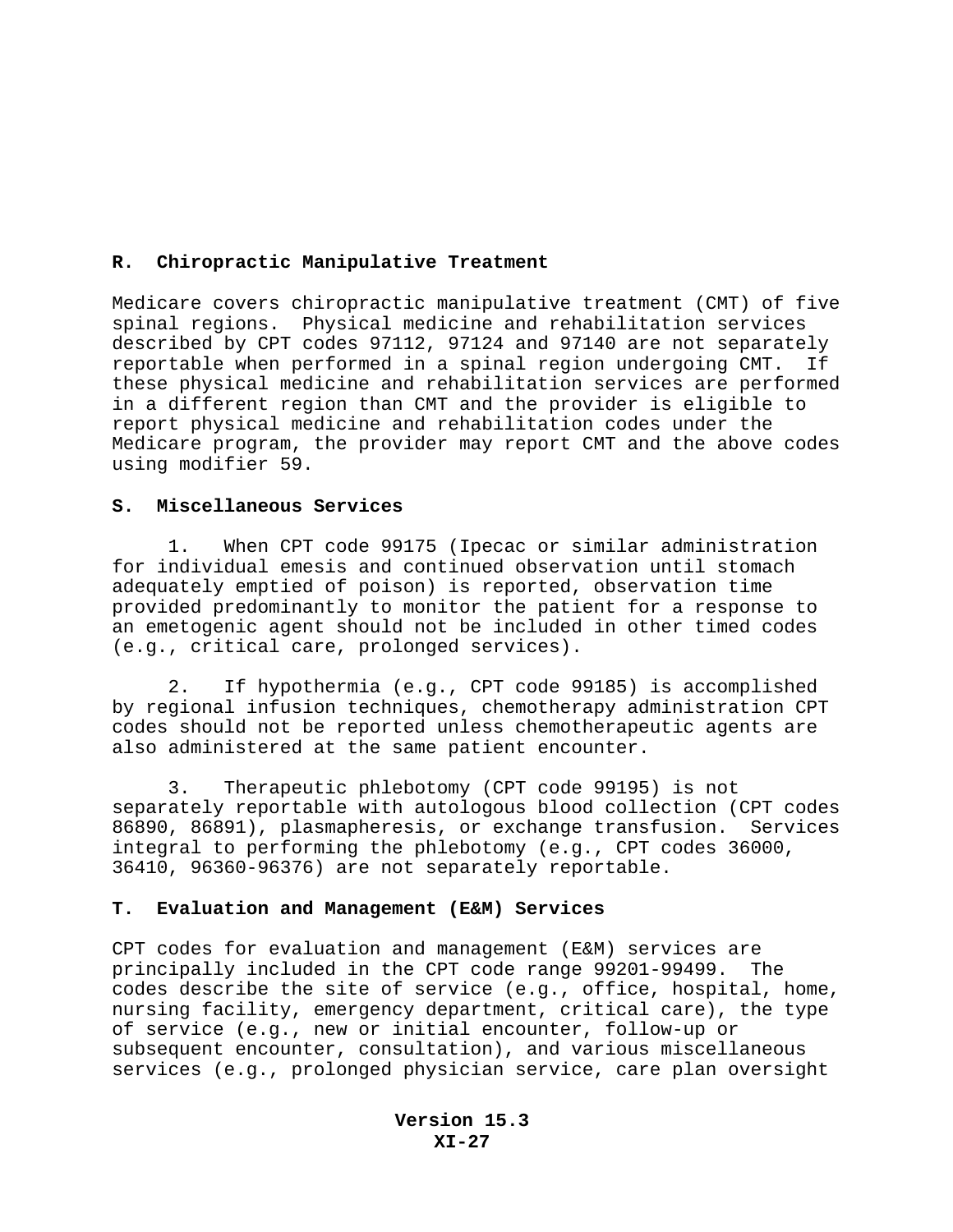service). E&M services are further classified by the complexity of the relevant clinical history, physical examination, and medical decision making.Some E&M codes are based on the duration of the encounter (e.g., critical care services).

Rules governing the reporting of more than one E&M code for a patient on the same date of service are very complex and are not described herein. However, the NCCI contains numerous edits based on several principles including, but not limited to:

1. A physician may report only one "new patient" code on a single date of service.

2. A physician may report only one code from a range of codes describing an initial E&M service on a single date of service.

3. A physician may report only one "per diem" E&M service from a range of per diem codes on a single date of service.

4. A physician should not report an "initial" per diem E&M service with the same type of "subsequent" per diem service on the same date of service.

5. E&M codes describing observation/inpatient care services with admission and discharge on same date (CPT codes 99234-99236) should not be reported on the same date of service as initial hospital care per diem codes (99221-99223), subsequent hospital care per diem codes (99231-99233), or hospital discharge day management codes (99238-99239).

The prolonged physician service with direct face-to-face patient contact E&M codes (CPT codes 99354-99357) may be reported in conjunction with other evaluation and management codes. These prolonged service E&M codes are add-on codes that may generally be reported with the E&M codes listed in the CPT instruction following each CPT code in the code range 99354-99357.

Since critical care (CPT codes 99291-99292) and prolonged physician E&M services (CPT codes 99354-99357) are reported based on time, providers should not include the time devoted to performing separately reportable services when determining the amount of critical care or prolonged physician E&M service time.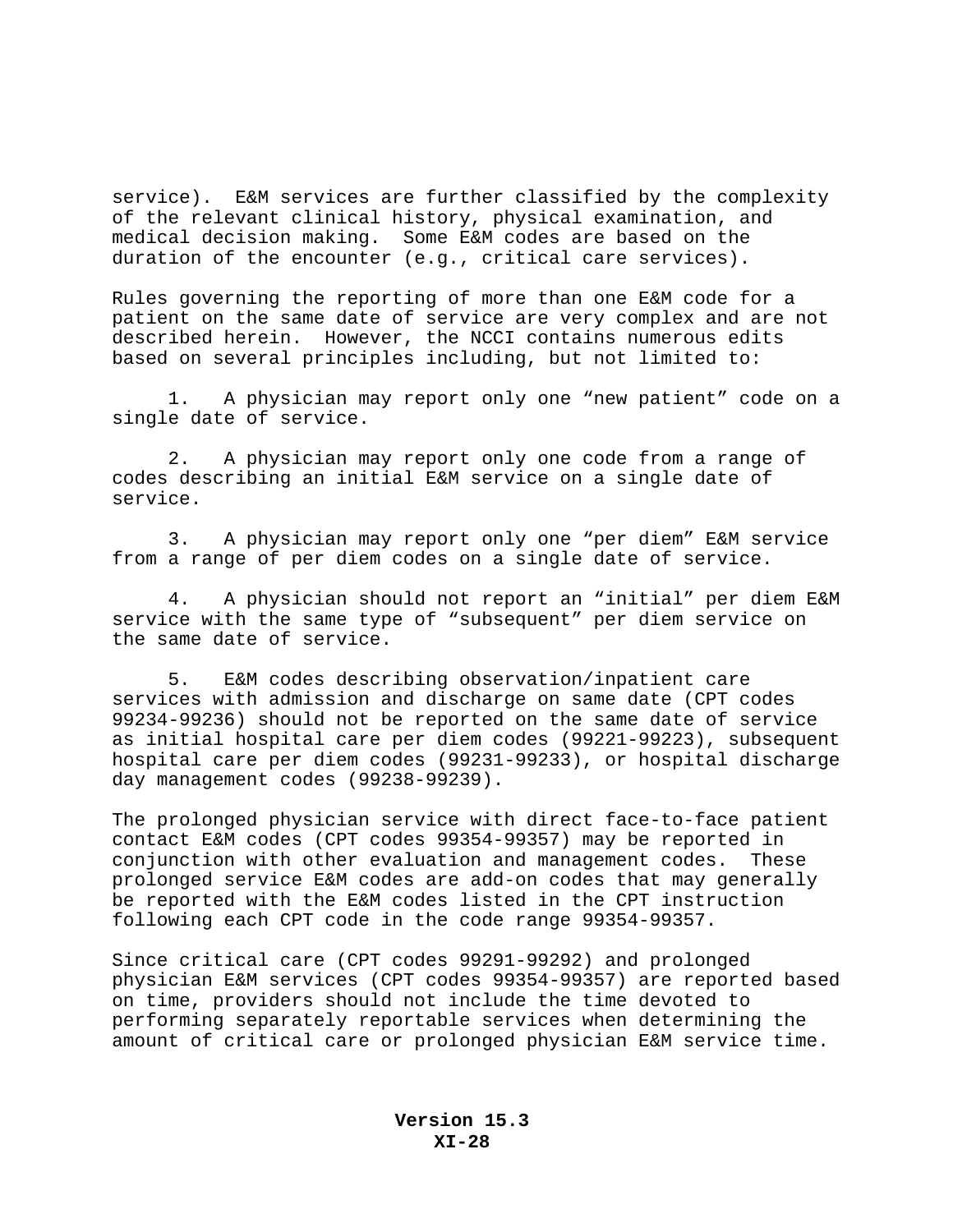Evaluation and management services, in general, are cognitive services, and significant procedural services are not included in evaluation and management services. Certain procedural services that arise directly from the evaluation and management service are included as part of the evaluation and management service. For example, cleansing of traumatic lesions, closure of lacerations with adhesive strips, application of dressings, counseling and educational services are included in evaluation and management services.

Digital rectal examination for prostate screening (HCPCS code G0102) is not separately reportable with an evaluation and management code. CMS published this policy in the *Federal Register*, November 2, 1999, page 59414 as follows:

"As stated in the July 1999 proposed rule, a digital rectal exam (DRE) is a very quick and simple examination taking only a few seconds. We believe it is rarely the sole reason for a physician encounter and is usually part of an E/M encounter. In those instances when it is the only service furnished or it is furnished as part of an otherwise non-covered service, we will pay separately for code G0102. In those instances when it is furnished on the same day as a covered E/M service, we believe it is appropriate to bundle it into the payment for the covered E/M encounter."

Because of the intensive nature of caring for critically ill patients, certain services in addition to patient history, examination, and medical decision making are included in the overall evaluation and management associated with critical and intensive care. Per CPT instructions, services including, but not limited to, the interpretation of cardiac output measurements (CPT codes 93561 and 93562), chest X-rays (CPT codes 71010 and 71020), blood gases, and data stored in computers (ECGs, blood pressures, hematologic data), gastric intubation (CPT code 91105), temporary transcutaneous monitoring (CPT code 92953), ventilator management (CPT codes 94002-94004, 94660, 94662), and vascular access procedures (CPT codes 36000, 36410, 36600) are included in critical and intensive care services and should not be reported separately. Under the OPPS the same services are not separately reportable with critical care CPT code 99291. The hospital resources necessary to generate the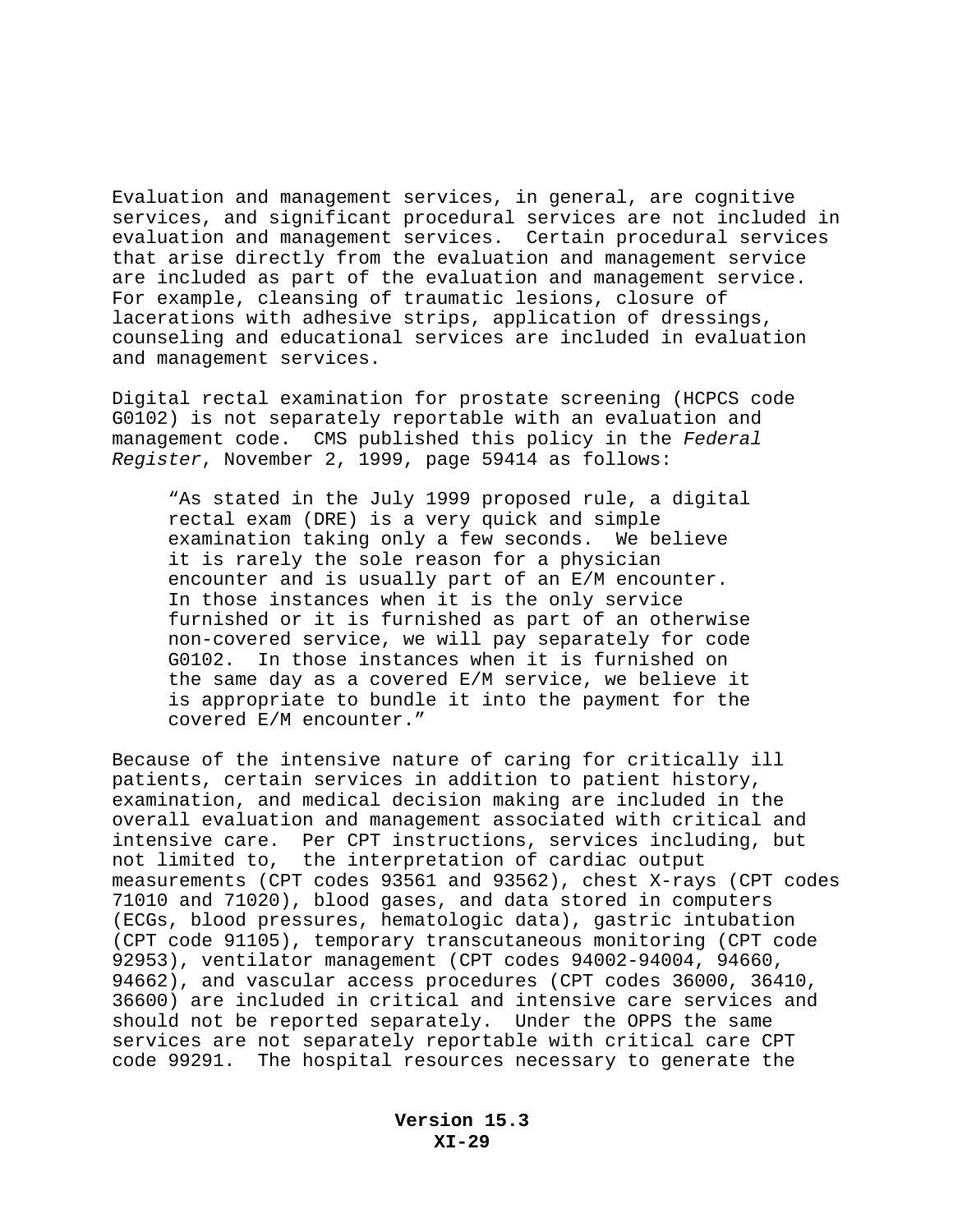information for interpretation by a physician are included in CPT code 99291.

Per Medicare rules critical and intensive care CPT codes include thoracic electrical bioimpedance (CPT code 93701) which should not be reported separately.

Certain sections of CPT codes include codes describing specialtyspecific services which primarily involve evaluation and management services. When codes for these services are reported, a separate evaluation and management service from the range of CPT codes 99201-99499 should not be reported on the same date of service. Examples of these codes include general and special ophthalmologic services and general and special diagnostic and therapeutic psychiatric services.

Medicare Global Surgery Rules define the rules for reporting evaluation and management (E&M) services with procedures covered by these rules. This section summarizes some of the rules.

All procedures on the Medicare Physician Fee Schedule are assigned a Global period of 000, 010, 090, XXX, YYY, or ZZZ. The global concept does not apply to XXX procedures. The global period for YYY procedures is defined by the Carrier (A/B MACs processing practitioner service claims.) All procedures with a global period of ZZZ are related to another procedure, and the applicable global period for the ZZZ code is determined by the related procedure.

Since NCCI edits are applied to same day services by the same provider to the same beneficiary, certain Global Surgery Rules are applicable to NCCI. An E&M service is separately reportable on the same date of service as a procedure with a global period of 000, 010, or 090 under limited circumstances.

If a procedure has a global period of 090 days, it is defined as a major surgical procedure. If an E&M is performed on the same date of service as a major surgical procedure for the purpose of deciding whether to perform this surgical procedure, the E&M service is separately reportable with modifier 57. Other E&M services on the same date of service as a major surgical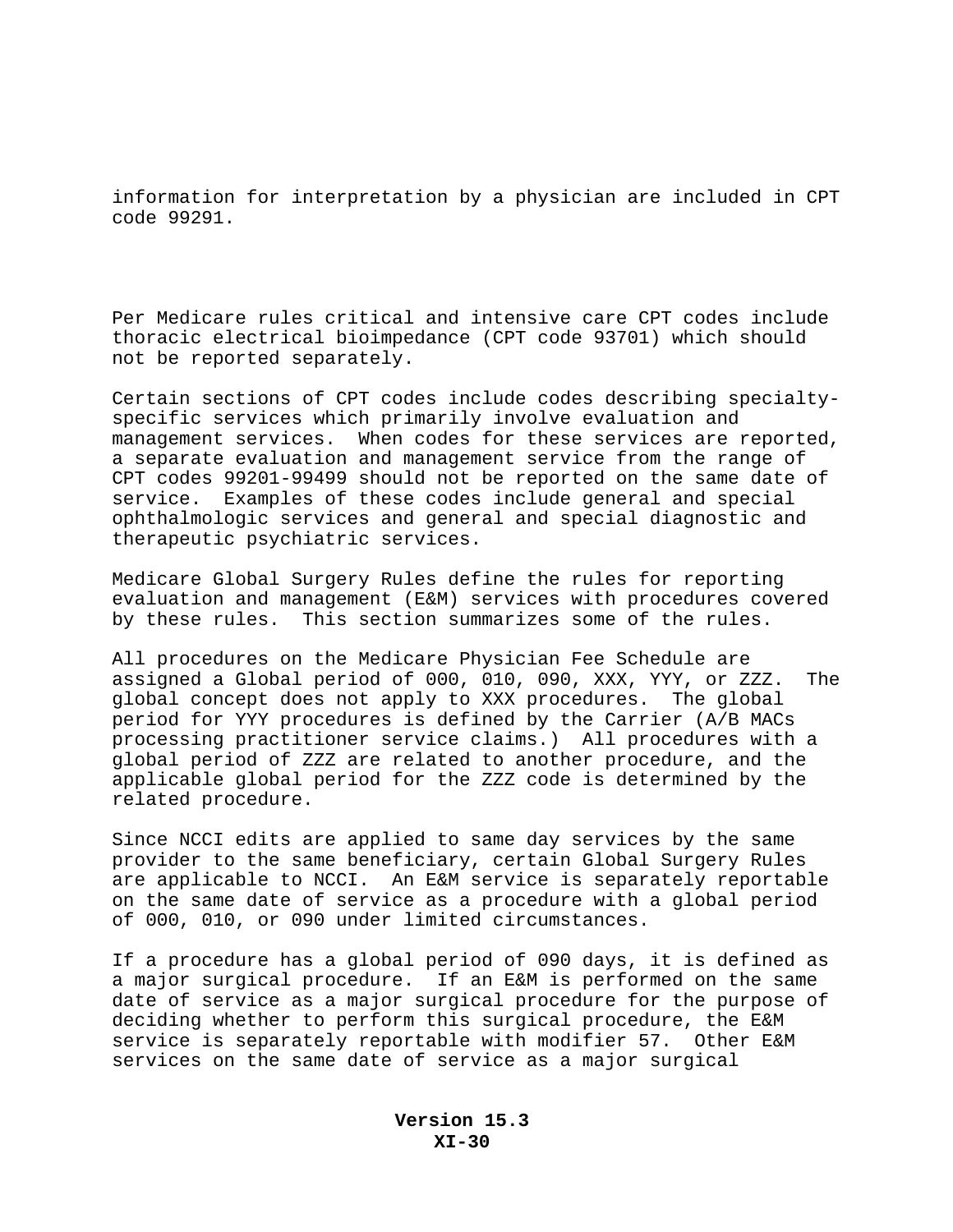procedure are included in the global payment for the procedure and are not separately reportable. NCCI does not contain edits based on this rule because Medicare Carriers and A/B MACs processing practitioner service claims have separate edits.

If a procedure has a global period of 000 or 010 days, it is defined as a minor surgical procedure. (Osteopathic manipulative therapy and chiropractic manipulative therapy have global periods of 000.) The decision to perform a minor surgical procedure is included in the payment for the minor surgical procedure and should not be reported separately as an E&M service. However, a significant and separately identifiable E&M service unrelated to the decision to perform the minor surgical procedure is separately reportable with modifier 25. The E&M service and minor surgical procedure do not require different diagnoses.If a minor surgical procedure is performed on a new patient, the same rules for reporting E&M services apply. The fact that the patient is "new" to the provider is not sufficient alone to justify reporting an E&M service on the same date of service as a minor surgical procedure. NCCI does contain some edits based on these principles, but the Medicare Carriers and A/B MACs processing practitioner service claims have separate edits. The NCCI, Carriers, and A/B MACs processing practitioner service claims do not have all possible edits based on these principles.

Example: If a physician determines that a new patient with head trauma requires sutures, confirms the allergy and immunization status, obtains informed consent, and performs the repair, an E&M service is not separately reportable. However, if the physician also performs a medically reasonable and necessary full neurological examination, an E&M service may be separately reportable.

Procedures with a global surgery indicator of "XXX" are not covered by these rules. Many of these "XXX" procedures are performed by physicians and have inherent pre-procedure, intraprocedure, and post-procedure work usually performed each time the procedure is completed. This work should never be reported as a separate E&M code. Other "XXX" procedures are not usually performed by a physician and have no physician work relative value units associated with them. A physician should never report a separate E&M code with these procedures for the supervision of others performing the procedure or for the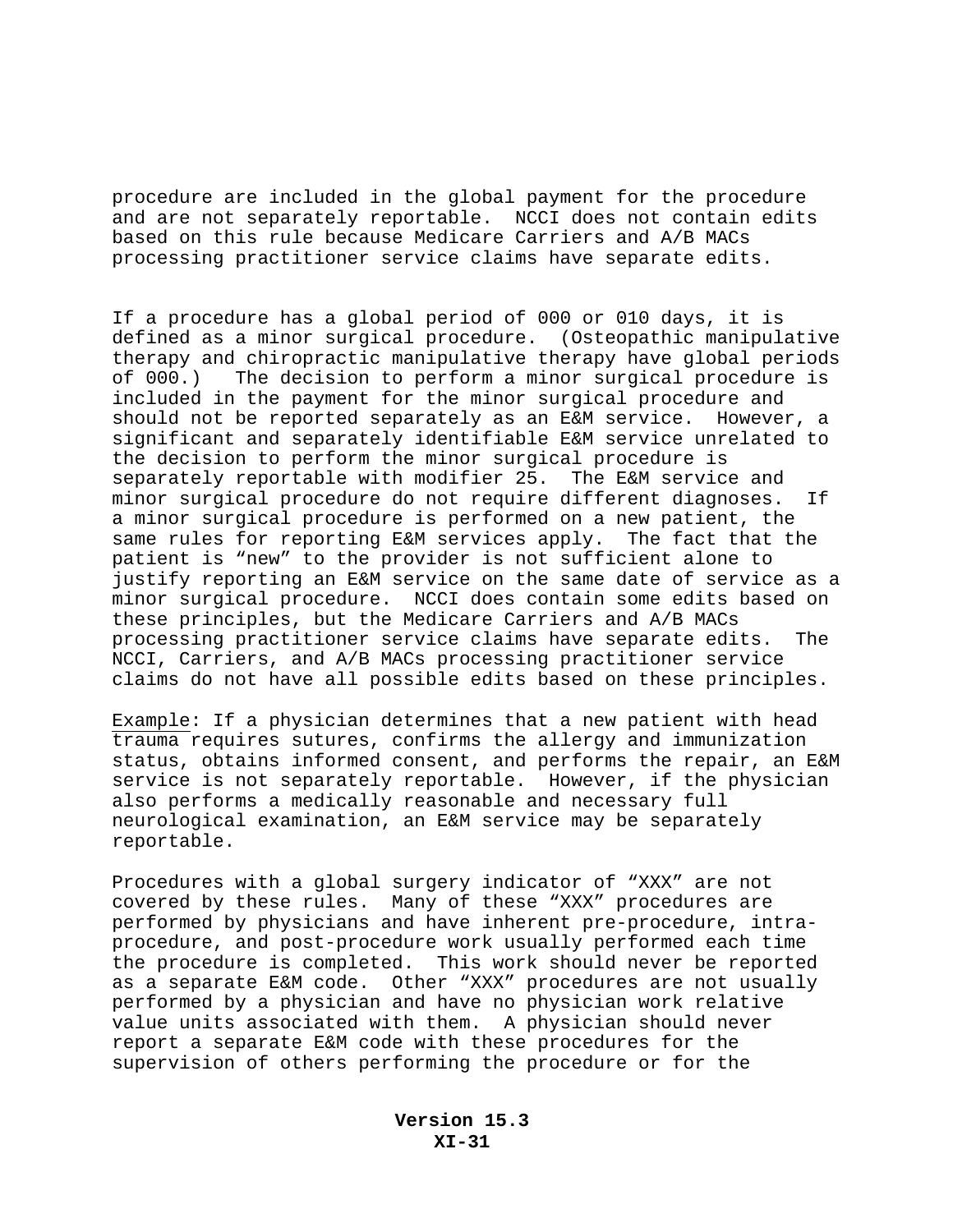interpretation of the procedure. With most "XXX" procedures, the physician may, however, perform a significant and separately identifiable E&M service on the same date of service which may be reported by appending modifier 25 to the E&M code. This E&M service may be related to the same diagnosis necessitating performance of the "XXX" procedure but cannot include any work inherent in the "XXX" procedure, supervision of others performing the "XXX" procedure, or time for interpreting the result of the "XXX" procedure. Appending modifier 25 to a significant, separately identifiable E&M service when performed on the same date of service as an "XXX" procedure is correct coding. Examples of XXX procedures include allergy testing and immunotherapy, physical therapy services, and neurologic and vascular diagnostic testing procedures.

Pediatric and neonatal critical and intensive care CPT codes (99468-99480) are per diem codes that can be reported by one physician on each day of service. These codes are reported by the physician directing the inpatient critical or intensive care of the patient. These codes should not be reported by other physicians performing critical care services on the same date of service. Critical care services provided by a second physician of a different specialty may be reported with CPT codes 99291 and 99292.

## **U. Medically Unlikely Edits (MUEs)**

1. MUEs are described in Chapter I, Section V.

2. Providers/suppliers should be cautious about reporting services on multiple lines of a claim utilizing modifiers to bypass MUEs. MUEs were set so that such occurrences should be uncommon. If a provider/supplier does this frequently for any HCPCS/CPT code, the provider/supplier may be coding units of service incorrectly. The provider/supplier should consider contacting his/her national healthcare organization or the national medical/surgical society whose members commonly perform the procedure to clarify the correct reporting of units of service. A national healthcare organization, provider/supplier, or other interested third party may request a reconsideration of the MUE value of a HCPCS/CPT code by CMS by writing the MUE contractor, Correct Coding Solutions, LLC, at the address indicated in Chapter I, Section V.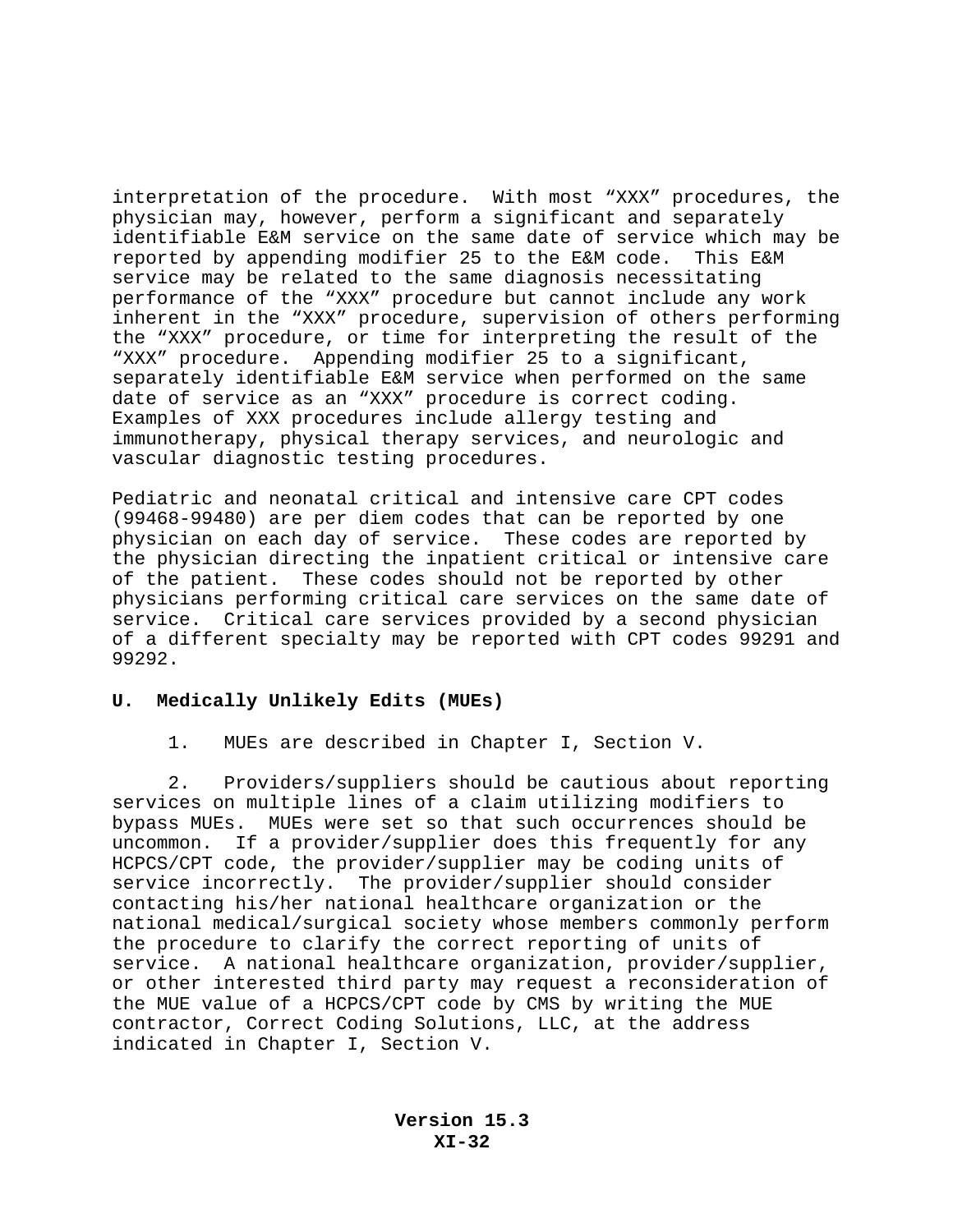3. For purposes of reporting units of service (UOS) for antigen preparation (i.e., CPT codes 95145-95170), the physician reports "number of doses". Medicare defines a dose for reporting purposes as 1 milliliter (ml). Thus, if a physician prepares a 10 ml vial of antigen, the physician may only report a maximum of 10 UOS for that vial even if the number of actual administered doses is greater than 10. Medicare payment amounts for these codes were determined by dividing the practice expenses for a 10 ml vial into ten doses. (See Internet Only *Claims Processing Manual*, Publication 100-04, Chapter 12, Section 200 (B)(7)).

4. CPT code 94681 (oxygen uptake, expired gas analysis; including CO<sub>2</sub> output, percentage oxygen extracted) may be reported one time per day. It includes rest and exercise determinations.

5. The unit of service for CPT code 90853 (Group psychotherapy (other than of a multiple family group)) is the patient encounter with completed therapy session even if it lasts longer than one hour. A practitioner may report only one unit of service on a single date of service. An outpatient facility may report one unit of service for each separate and distinct group therapy session provided by a different practitioner. Effective January 1, 2009, group therapy services provided in a PHP (partial hospitalization program) should be reported with HCPCS codes G0410 or G0411 which are timed codes. Prior to January 1, 2009, CMS permitted PHPs to report group therapy services utilizing CPT code 90853 with a unit of service corresponding to forty five to sixty minutes of therapy.

#### **V. General Policy Statements**

1. In this Manual many policies are described utilizing the term "physician". Unless indicated differently the usage of this term does not restrict the policies to physicians only but applies to all practitioners, hospitals, providers, or suppliers eligible to bill the relevant HCPCS/CPT codes pursuant to applicable portions of the Social Security Act (SSA) of 1965, the Code of Federal Regulations (CFR), and Medicare rules. In some sections of this Manual, the term "physician" would not include some of these entities because specific rules do not apply to them. For example, Anesthesia Rules and Global Surgery Rules do not apply to hospitals.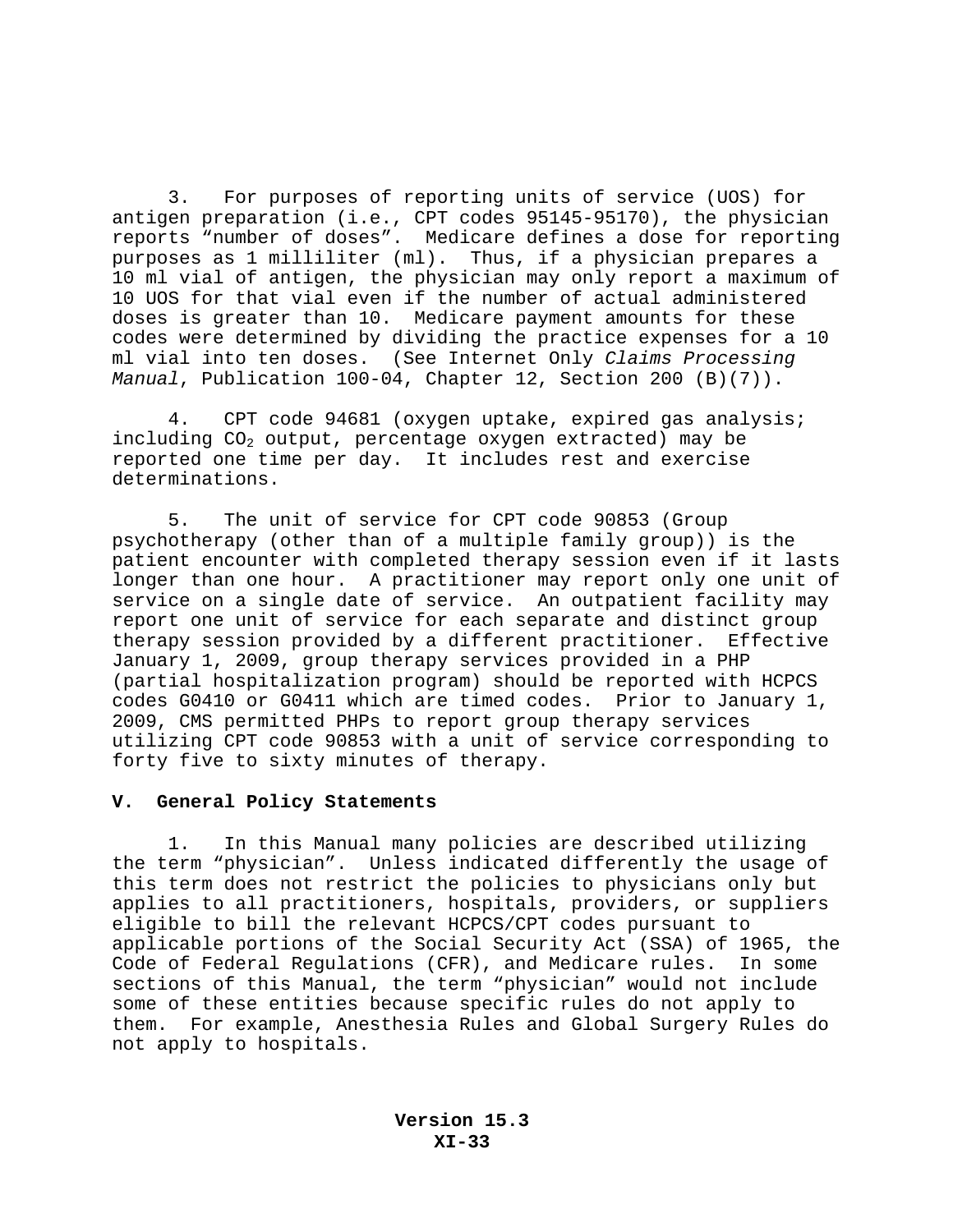2. In 2010 the *CPT Manual* modified the numbering of codes so that the sequence of codes as they appear in the *CPT Manual* does not necessarily correspond to a sequential numbering of codes. In the *National Correct Coding Initiative Policy Manual for Medicare Services*, use of a numerical range of codes reflects all codes that numerically fall within the range regardless of their sequential order in the *CPT Manual.*

3. With few exceptions the payment for a surgical procedure includes payment for dressings, supplies, and local anesthesia. These items are not separately reportable under their own HCPCS/CPT codes. Wound closures utilizing adhesive strips or tape alone are not separately reportable. In the absence of an operative procedure, these types of wound closures are included in an E&M service. Under limited circumstances wound closure utilizing tissue adhesive may be reported separately. If a practitioner utilizes a tissue adhesive alone for a wound closure, it may be reported separately with HCPCS code G0168 (wound closure utilizing tissue adhesive(s) only). If a practitioner utilizes tissue adhesive in addition to staples or sutures to close a wound, HCPCS code G0168 is not separately reportable but is included in the tissue repair. Under OPPS HCPCS code G0168 is not recognized and paid. Facilities may report wound closure utilizing sutures, staples, or tissue adhesives, either singly or in combination with each other, with the appropriate CPT code in the "Repair (Closure)" section of the *CPT Manual*.

4. With limited exceptions Medicare Anesthesia Rules prevent separate payment for anesthesia for a medical or surgical procedure when provided by the physician performing the procedure. The physician should not report CPT codes 00100-01999 or 64400-64530 for anesthesia for a procedure. Additionally, the physician should not unbundle the anesthesia procedure and report component codes individually. For example, introduction of a needle or intracatheter into a vein (CPT code 36000), venipuncture (CPT code 36410), drug administration (CPT codes 96360-96376) or cardiac assessment (e.g., CPT codes 93000-93010, 93040-93042) should not be reported when these procedures are related to the delivery of an anesthetic agent.

Medicare allows separate reporting for moderate conscious sedation services (CPT codes 99143-99145) when provided by the same physician performing a medical or surgical procedure except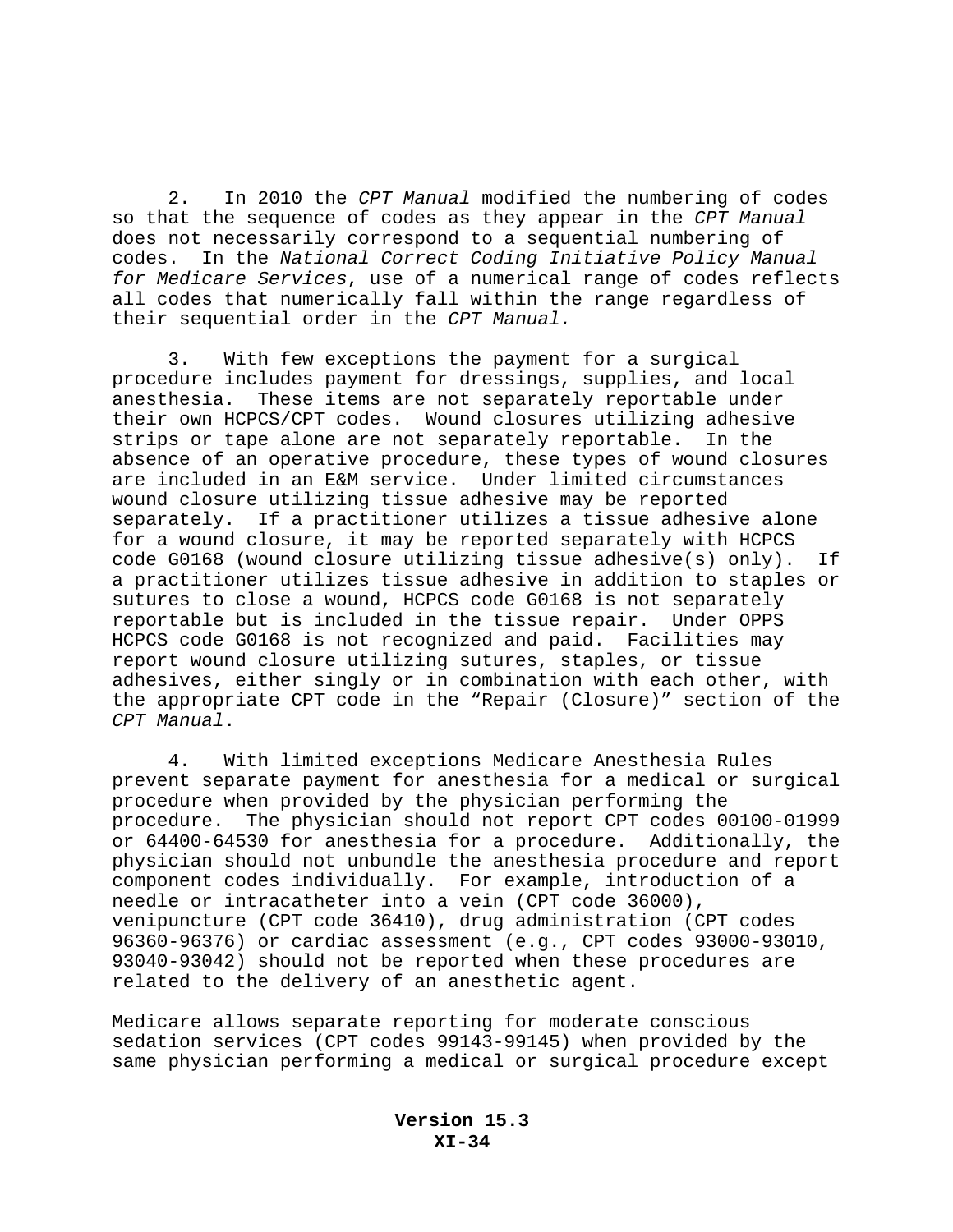for those procedures listed in Appendix G of the *CPT Manual.* 

Under Medicare Global Surgery Rules, drug administration services (CPT codes 96360-96376) are not separately reportable by the physician performing a procedure for drug administration services related to the procedure.

Under the OPPS drug administration services related to operative procedures are included in the associated procedural HCPCS/CPT codes. Examples of such drug administration services include, but are not limited to, anesthesia (local or other), hydration, and medications such as anxiolytics or antibiotics. Providers should not report CPT codes 96360-96376 for these services.

Medicare Global Surgery Rules prevent separate payment for postoperative pain management when provided by the physician performing an operative procedure. CPT codes 36000, 36410, 37202, 62310-62319, 64400-64484, and 96360-96375 describe some services that may be utilized for postoperative pain management. The services described by these codes may be reported by the physician performing the operative procedure only if provided for purposes unrelated to the postoperative pain management, the operative procedure, or anesthesia for the procedure.

If a physician performing an operative procedure provides a drug administration service (CPT codes 96360-96375) for a purpose unrelated to anesthesia, intra-operative care, or post-procedure pain management, the drug administration service (CPT codes 96360-96375) may be reported with an NCCI-associated modifier if performed in a non-facility site of service.

5. The Medicare global surgery package includes insertion of urinary catheters. CPT codes 51701-51703 (insertion of bladder catheters) should not be reported with a procedure with a global period of 000, 010, or 090 days.

6. Repair of a surgical incision (CPT codes 12001-13153) is generally included in the global surgical package. These codes should not be reported separately to describe closure of such surgical incisions. However, there are a few types of procedures defined by the *CPT Manual* where repair codes are separately reportable. NCCI edits do not bundle CPT codes 12001- 13153 into all surgical procedures where closure of the incision is included in the global surgical package, but only into those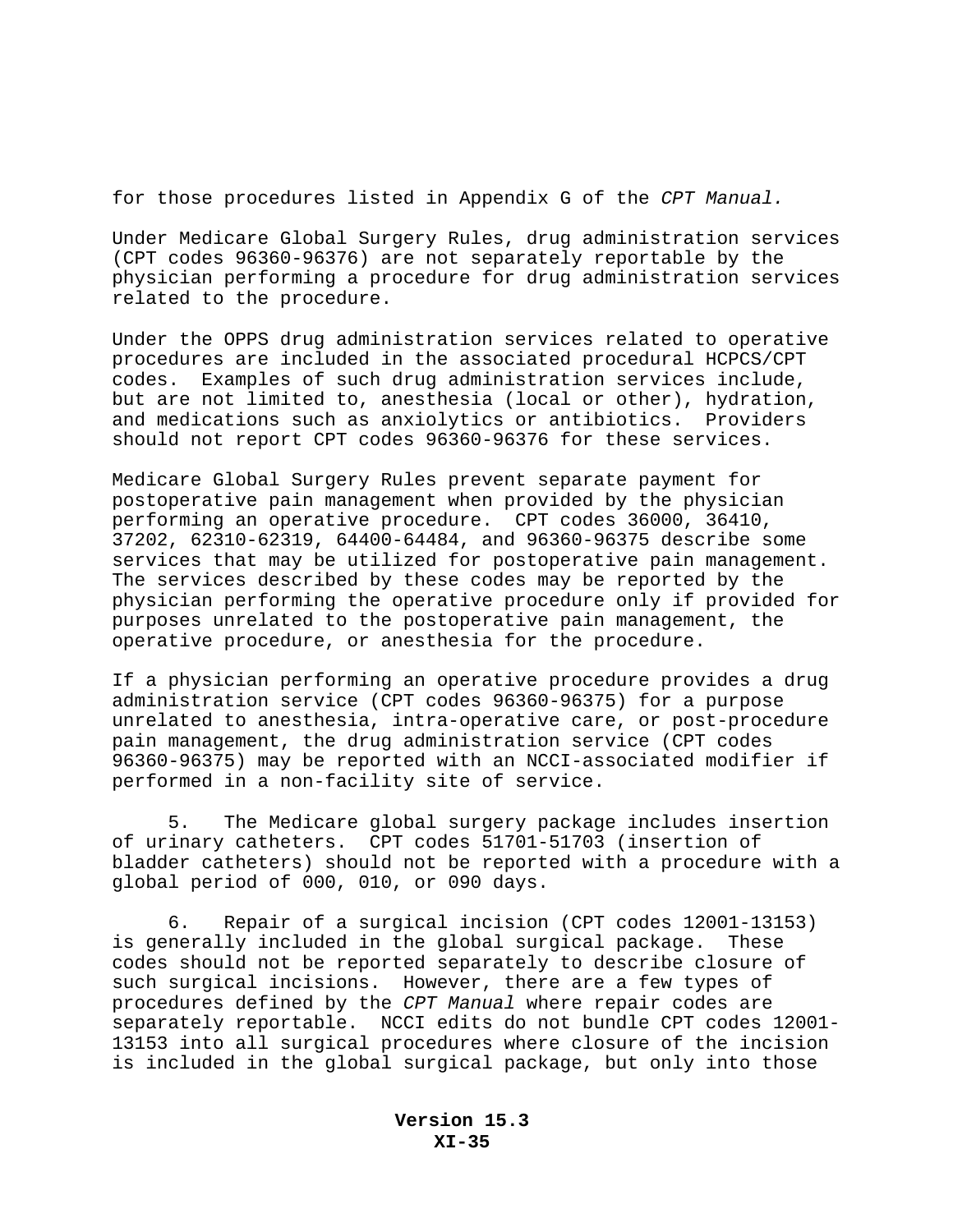surgical procedures with identified problems. Physicians must code correctly even in the absence of NCCI edits.

7. Control of bleeding during an operative procedure is an integral component of a surgical procedure and is not separately reportable. Postoperative control of bleeding not requiring return to the operating room is included in the global surgical package and is not separately reportable. However, control of bleeding requiring return to the operating room in the postoperative period is separately reportable utilizing modifier 78.

8. If the code descriptor of a HCPCS/CPT code includes the phrase, "separate procedure", the procedure is subject to NCCI edits based on this designation. CMS does not allow separate reporting of a procedure designated as a "separate procedure" when it is performed at the same patient encounter as another procedure in an anatomically related area through the same skin incision, orifice, or surgical approach.

9. A biopsy performed at the time of another more extensive procedure (e.g., excision, destruction, removal) is separately reportable under specific circumstances.

If the biopsy is performed on a separate lesion, it is separately reportable. This situation may be reported with anatomic modifiers or modifier 59.

If the biopsy is performed on the same lesion on which a more extensive procedure is performed, it is separately reportable only if the biopsy is utilized for immediate pathologic diagnosis prior to the more extensive procedure, and the decision to proceed with the more extensive procedure is based on the diagnosis established by the pathologic examination. The biopsy is not separately reportable if the pathologic examination at the time of surgery is for the purpose of assessing margins of resection or verifying resectability. When separately reportable modifier 58 may be reported to indicate that the biopsy and the more extensive procedure were planned or staged procedures.

If a biopsy is performed and submitted for pathologic evaluation that will be completed after the more extensive procedure is performed, the biopsy is not separately reportable with the more extensive procedure.